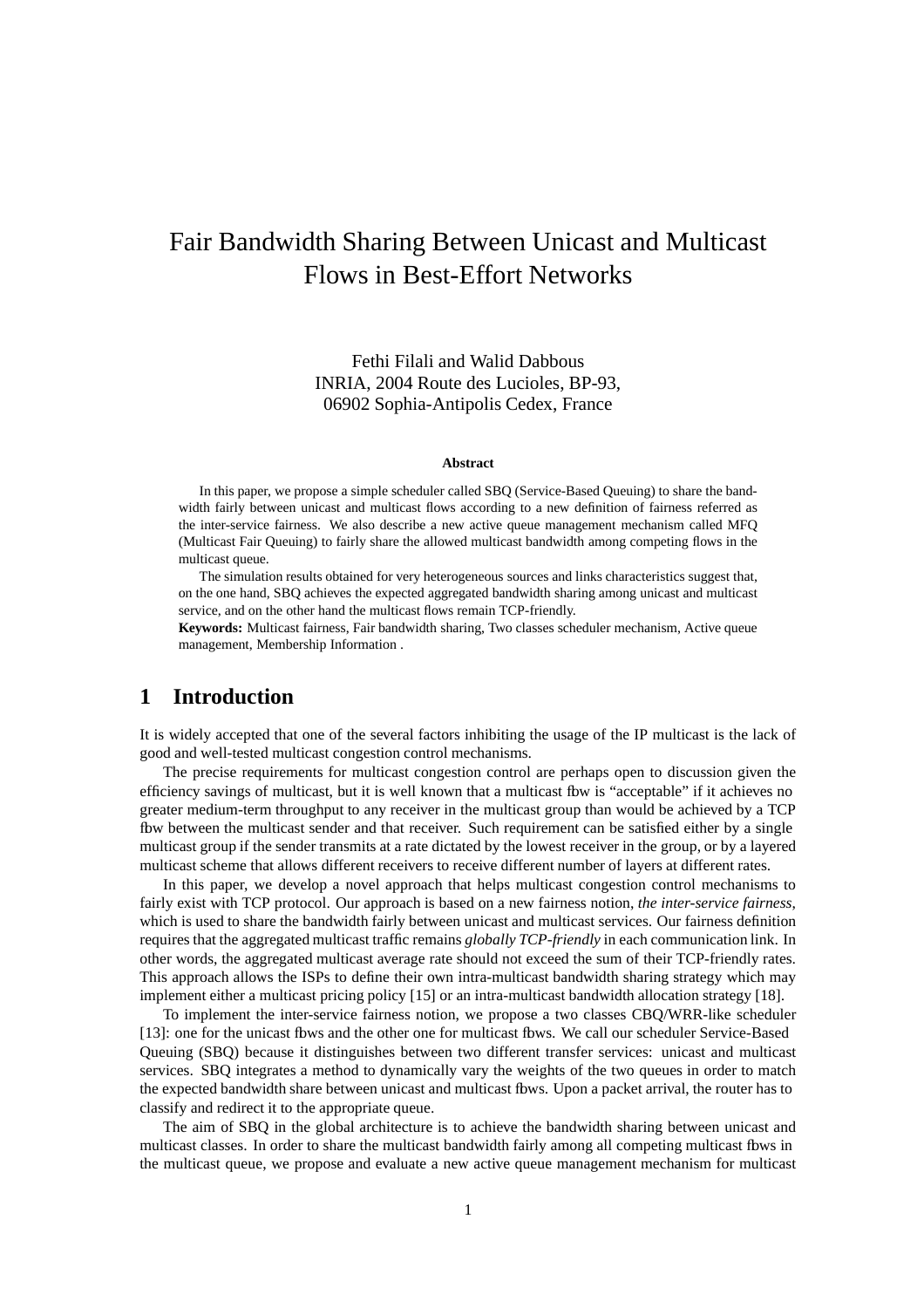flows called MFQ (Multicast Fair Queuing) which represents another key component. MFQ uses a single FIFO queue to share the bandwidth according to a pre-configured bandwidth allocation scheme. It also implements a novel bandwidth sharing notion, called Multicast Allocation Layer (MAL). Based on this notion, MFQ classifies multicast packets into layers and adjusts their weights in order to provide a bandwidth sharing being as close as possible to that given by the fluid model algorithm. Since social, economic, and technical issues lead the ISPs to implement different fairness policies, considering their business strategy, we made the choice that MFQ mechanism will be independent of the fairness function used. Indeed, the multicast bandwidth allocation module may implement either a multicast fairness function as those described in [18] or a multicast pricing model [15].

To the best of our knowledge there is no prior work on unicast and multicast bandwidth sharing using a scheduling mechanism in the open literature. Furthermore, we consider our scheduler a promising avenue in developing congestion control mechanisms for multicast applications, and so an additional motivation for this work is to lay a sound basis for further development of multicast congestion control with a small but efficient help from the network. Note that our proposals described in this paper concern only best-effort networks and their deployment in DiffServ-like networks are described in [12].

We use simulation to evaluate the effectiveness and performance of our scheme for various sources including not only TCP, UDP, and multicast CBR sources, but also multicast sources that implement the recently proposed layered multicast congestion control scheme FLID-DL [21]. Simulations are done for heterogeneous network and link characteristics and with different starting time, finish time, packet size, rate, and number of receivers in the multicast sessions.

The simulation results obtained for very heterogeneous sources and links characteristics suggest that, on the one hand, our scheduler achieves the expected aggregated bandwidth sharing among unicast and multicast service, and on the other hand the multicast flows remain TCP-friendly.

The body of this paper is organized as follows. In Section 2, we present the inter-service fairness notion. The fluid model algorithm is presented in Section 3. Section 4 details the characteristics of the SBQ scheduler and the MFQ buffer management mechanism is described in Section 5. We analyze in Section 6 the implementation and deployment complexity of our schemes. The performance evaluation of SBQ in best-effort networks is explored in Section 7. Section 8 summarizes our main findings and outlines future research directions.

# **2 Inter-Service Fairness**

In the informational IETF standard [22], the authors recommended that each end-to-end multicast congestion control should ensure that, for **each** source-receiver pair, the multicast flow must be TCP-friendly. We believe that this recommendation has been done because there is no network support to guarantee the TCPfriendliness and that it was an anticipated requirement which aims to encourage the fast deployment of multicast in the Internet. In addition, the multicast congestion control mechanisms that tried to achieve the TCP-fairness criterion are not always fair with TCP [5, 27] especially under variable network conditions.

We propose a new notion of unicast and multicast fairness called: the *inter-service fairness*. This notion is defined as follows.

**Definition 2.1** *The Inter-service fairness: The multicast flows must remain globally TCP-friendly and not individually TCP-friendly for each flow. In other words, we should ensure that the sum of multicast flows rate does not exceed the sum of their TCP-friendly rates.*

The TCP throughput rate  $R_{TCP}$ , in units of **packets per second**, can be approximated by the formula in [14]:

$$
R_{TCP} = \frac{1}{RTT\sqrt{q}(\sqrt{\frac{2}{3}} + 6\sqrt{\frac{3}{2}q}(1+32q^2))}
$$
(1)

where  $R_{TCP}$  is a function of the packet loss rate q, the TCP round trip time  $RTT$ , and the retransmission timeout value RTO, where we have set  $RTO = 4RTT$  according to [24]. Since the multicast analogue of  $RTT$  is not well defined, a target value of  $RTT$  can be fixed in advance to generate a "target rate"  $R_{TCP}$ .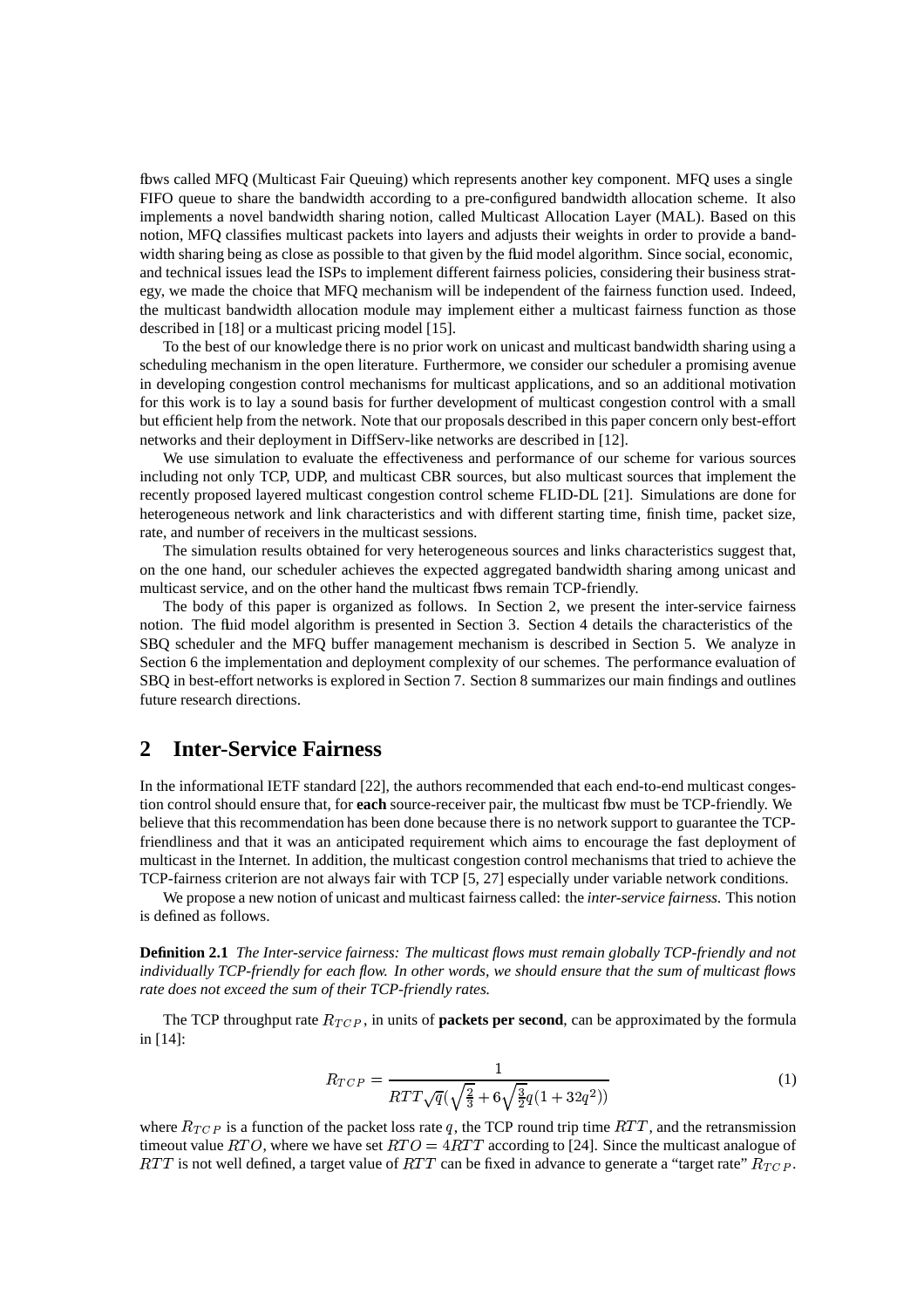

Figure 1: A topology used to illustrate the inter-service fairness definition. All links have the same Round Trip Time (RTT).

We illustrate the inter-service fairness definition using the topology shown in Figure 1. We consider two multicast sessions, one from source  $S_1$  sending to  $R_1$  and the other one from source  $S_2$  sending to  $R_2$ and one unicast session from source  $S_3$  sending to  $R_3$ . Let  $r_1, r_2$ , and  $r_3$ , be the *inter-service fair share* of source  $S_1$ ,  $S_2$ , and  $S_3$ , respectively. The TCP-friendly rate is equal to  $\frac{6}{3} = 2$  Mbps given that all links have the same RTT. When applying the inter-service fairness definition to share the bandwidth between the three sources,  $S_1$  and  $S_2$  will get together an aggregated fair share equal to 4 Mbps and source  $S_3$  will get alone a fair share r<sub>3</sub> equal to 2 Mbps. Our definition of the inter-service fairness does not specify the way how the bandwidth should be shared among multicast competing fbws. Therefore, each vector  $(r_1, r_2)$  where  $r_1 + r_2 = 4$  Mbps is considered as a feasible intra-multicast fair share solution.

# **3 Fluid Model Algorithm**

We consider a network as a set of links  $\Im$  where each link  $l_i$  has a capacity  $C_i > 0$ . In addition to unicast flows, we a known number of multicast flows with different number of receivers. All flows (unicast and multicast) compete for access to communication links. A multicast session  $S_i$  is a tuple  $(X_i, \{r_{i,1}, ..., r_{i,k}\})$ of session members:  $X_i$  is the session sender that transmits data within a network; each  $r_{i,p}$  is a receiver that receives data from  $X_i$ . Each session contains exactly one sender and at least one receiver. We denote  $G_j$  the multicast group number j to be a multicast group to which belong one or more multicast sessions. We write  $r_{i,p} \in S_i$  to indicate that receiver  $r_{i,p}$  is a member of the multicast session  $S_i$  and  $S_i \in G_j$  to indicate that the multicast session  $S_i$  belongs to group  $G_j$ .

We define  $N_{i,j}$  to be the number of receivers in session  $S_i$  whose path toward the source includes link  $l_j$  and define  $N_j$  to be the number of all receivers whose multicast delivery tree includes link  $l_j$ , i.e.,  $N_j = \sum_i N_{i,j}$ .

We now consider a single link with a capacity equal to  $C$ . We assume  $n$  active TCP flows and  $m$  active multicast fbws arriving to the link. The TCP source number i sends at the instantaneous rate  $\alpha_i(t)$  and the multicast source number *i* sends at the instantaneous rate  $\beta_i(t)$ , in bits per second.

Unicast max-min fair bandwidth allocations [3] are characterized by the fact that all TCP flows that are bottlenecked (i.e., have packets dropped) by a router have the same output rate. We call this rate the *unicast allocation rate* of the server; let  $\lambda(t)$  be the unicast allocation rate at time t. In general, if max-min bandwidth allocations are achieved, each unicast fbw i receives service at a rate given by  $min(\alpha_i(t), \lambda(t))$ . For multicast fbws, the nature of the expected allocation is not yet well defined. It can be either determined by a fairness function scheme depending on the group membership [18] or by a multicast pricing model [15]. To be independent of the allocation strategy used, we define a vector  $\gamma(t) = (\gamma_1(t), \gamma_2(t), ..., \gamma_m(t))$ giving the expected allocation at the instantaneous time t. As explained in Section 5.1, the value of  $\gamma_i(t)$ may be either a set value or a function of the number of competing multicast groups, the number of fbws per group, and the number of receivers per flow. We call this vector of fair, the *multicast allocation vector*. If the fair share is achieved, the multicast flow number *i* receives service at a rate given by  $min(\beta_i(t), \gamma_i(t))$ .

Let  $A(t)$  be the total arrival rate:  $A(t) = \sum_{i=1}^{n-m} \alpha_i(t) + \sum_{i=1}^{n-m} \beta_i(t)$ . If  $A(t) > C$  the congestion phenomena holds and then the unicast allocation rate  $\lambda(t)$  and the multicast allocation vector  $\gamma(t)$  which corresponds to the inter-service fairness definition given in Section 2 are the unique solution to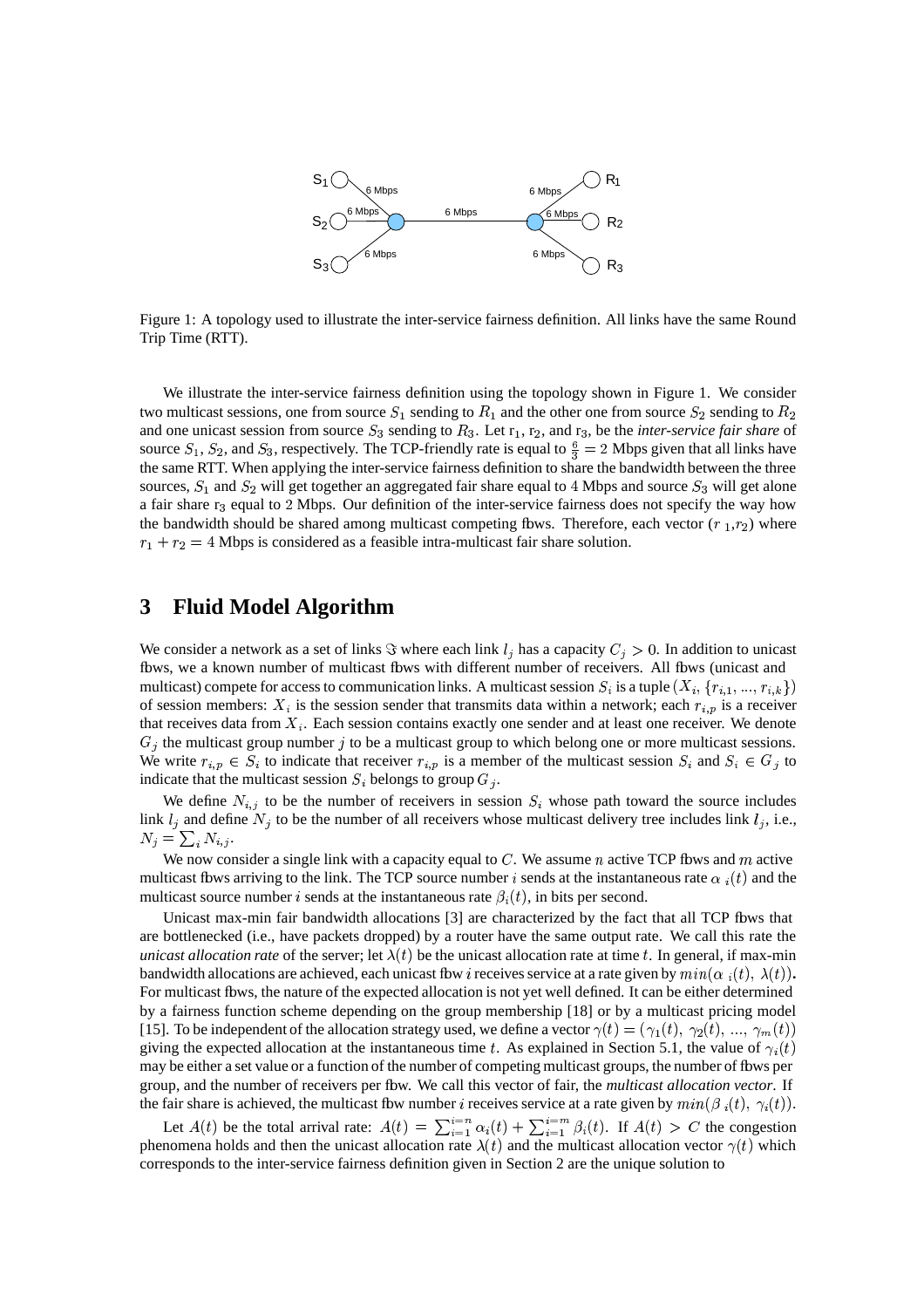$$
\sum_{i=1}^{i=n} \min(\alpha_i(t), \lambda(t)) + \sum_{i=1}^{i=m} \min(\beta_i(t), \gamma_i(t)) = C
$$
 (2)

subject to:

$$
\sum_{i=1}^{i=m} \gamma_i(t) \le m\lambda(t) \tag{3}
$$

This constraint is added in order to guarantee that the aggregated multicast bandwidth share rate does not exceed that of  $m$  equivalent unicast flows. In other words, each multicast flow will get an average rate equal to  $\lambda(t)$ .

If  $\alpha_i(t) > \lambda(t)$ , then the fraction of bits  $\frac{\alpha_i(t) - \lambda(t)}{\alpha_i(t)}$  will be dropped, and the unicast flow  $i$  will have an output rate of exactly  $\lambda(t)$ . The arrival rate to the next hop is given by  $min(\alpha_i(t), \lambda(t))$ .

If  $\beta_i(t) > \gamma_i(t)$ , then the fraction of bits  $\frac{\beta_i(t) - \gamma_i(t)}{\beta_i(t)}$  will be dropped, and the multicast flow *i* will have an output rate of exactly  $\gamma_i(t)$ . The arrival rate to the next hop is given by  $min(\beta_i(t), \gamma_i(t))$ .

As mentioned above, the multicast allocation vector can be computed using a multicast fairness function that depends on the number of receivers which are distributed in the multicast delivery tree. Therefore, the number of downstream receivers in each router of the multicast delivery tree does not remain constant because some receivers may be reached via different interfaces. Thus,  $\gamma(t)$  may be different in the tree branches even when there is no more competing multicast fbw. To illustrate this, we consider two successive routers  $r_1$  and  $r_2$  composing a branch of the multicast tree of fbw i and denote by  $R_1$  and  $R_2$  the number of receivers downstream to  $r_1$  and  $r_2$ , respectively. One can easily write the following inequality  $R_2 \leq R_1$  because router  $r_1$  is close to the multicast source than router  $r_2$ . Hence, an immediate inequality between the flow weights in the two routers holds:  $\gamma_i^2(t) \leq \gamma_i^1(t)$  which means that the flow weight in router  $r_2(\gamma_i^2(t))$  is less than or equal to that in router  $r_1(\gamma_i^1(t))$ .

# **4 The Service-Based Queuing (SBQ) Scheduler**

### **4.1 Principals and Architecture**

In order to implement the fluid model algorithm that integrates our inter-service fairness definition given in Section 2, we propose to use a CBR/WRR-like scheduler [13] but with only two queues, one for each class as shown in Figure 2. We call our scheduler SBQ (Service-Based Queuing) because it differentiates between the packets according to their transfer service: unicast or multicast.



Figure 2: SBQ scheduler architecture

Before being queued, unicast and multicast packets are classified into two separated classes. We use a modified version of the Weighted Round Robin (WRR) algorithm which is the most widely implemented scheduling algorithm as of date [13]. This is due to its low level of complexity and its ease of implementation which follows hence. In this scheduler, packets receive service according to the service quantum<sup>1</sup> of

<sup>&</sup>lt;sup>1</sup>The service quantum of a given flow is expressed in term of packets belonging to this flow which could be served in a service round.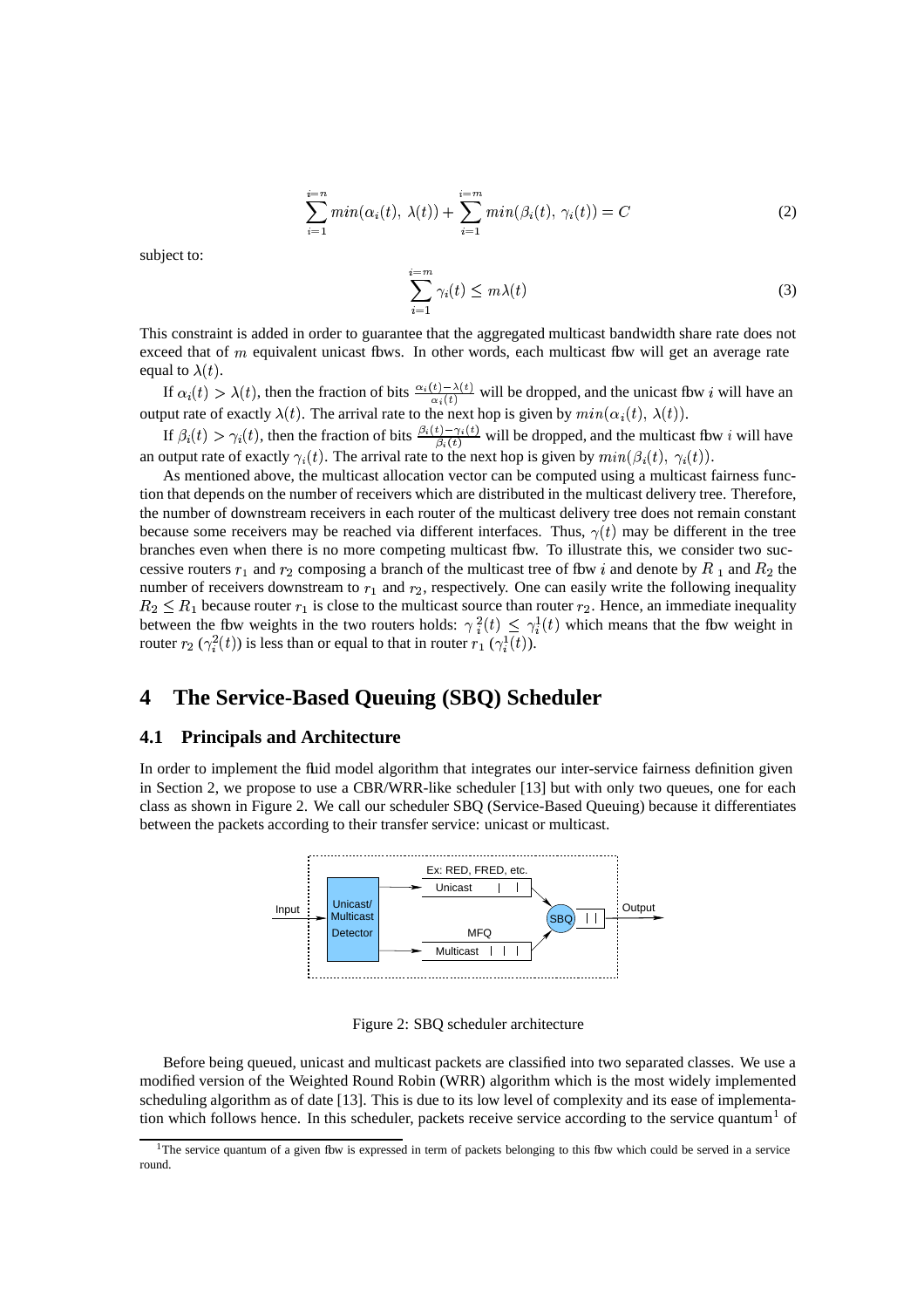flows to which they belong. Each queue has an associated weight. In every round of service, the number of packets served from a queue is proportional to its associated weight and the mean packet size.

As buffer management schemes: we use MFQ (Multicast Fair Queuing) mechanism (which will be detailed in Section 5) for the multicast queue and another queue management mechanism (RED, FRED, WRED, etc.) for the unicast queue.

The SBQ scheduler's operation is illustrated by the following example: consider a WRR server that uses two queues: U (for Unicast) and M (for Multicast) with weights 0.6 and 0.4, respectively. Let the mean packet size for U and M be 1000 Bytes and 500 Bytes, respectively. The weights are first normalized by the mean packet size to get 0.6 for class U and 0.8 for class M. The normalized weights are then multiplied by a constant to get the lowest possible integer. In this case we get 6 and 8 for U and M, respectively. This means that in every round of service 6 packets are served from queue U and 8 packets are served from queue M.

### **4.2 Scheduler Configuration**

When configuring WRR to share the link bandwidth between the two classes. At time  $t$  we configure the multicast class (M queue) with a weight equal to  $X(t)$  and the unicast class (U queue) with a weight equal to  $(1 - X(t)).$ 

To implement our inter-service fairness notion defined in Section 2 and to ensure that the bandwidth sharing is as close as possible to the fluid model algorithm developed in Section 3, we propose to update the weight  $X(t)$  at time t as follows:

$$
X(t) = \min\left(\frac{\sum_{i=1}^{i=m(t)} R_{TCP_i} * S_i}{C}, \frac{m(t)}{u(t) + m(t)}\right)
$$
(4)

where:

- $R_{TCP_i}$  is the TCP-friendly throughput rate of the multicast flow i estimated using Eq. 1,
- $S_i$  is the packet size of flow  $i$  in **bytes**,
- is the link capacity in **bytes per second**,
- $u(t)$  is the number of active unicast flows at time t,
- $m(t)$  is the number of active multicast flows at time t.

To be **globally fair** against TCP-connections, the sum of the rates of  $m(t)$  active multicast flows must not exceed the sum of that of their  $m(t)$  single TCP flows rate over large time scales. This corresponds to the first term of Eq. 4. The second term of this equation allocates instantaneous bandwidth fairly between unicast and multicast flows by sharing it proportionally to the number of flows in the two queues. We believe that using this simplistic and efficient formula of  $X(t)$ , we can guarantee both short-term and long-term fairness. Indeed, the two terms used in  $X(t)$  configuration allow us to ensure both short-term max-min fairness between active flows based on a local information about the number of flows and a long-term TCP-friendliness between active sessions based on a global information concerning the rates of multicast sources.

A possible way to extend the configuration of  $X(t)$  is to add a third term referring to the maximum portion of the link capacity that should not be exceeded by multicast flows. This value can be tuned by the ISP depending on a chosen policy used to handle multicast connections crossing its network. In this case, the configuration of the weight  $X(t)$  of the multicast queue will be done as follows:

$$
X(t) = \min\left(\max\left(\frac{\sum_{i=1}^{i=m(t)} R_{TCP_i} * S_i}{C}, \min BDW_{meast}\right), \frac{m(t)}{u(t) + m(t)}\right),\tag{5}
$$

where  $minBDW_{meast}$  is the minimum capacity fraction that should be given to multicast fbws <sup>2</sup>.

<sup>&</sup>lt;sup>2</sup>The weight of the unicast queue is therefore equal to  $1 - X(t)$ .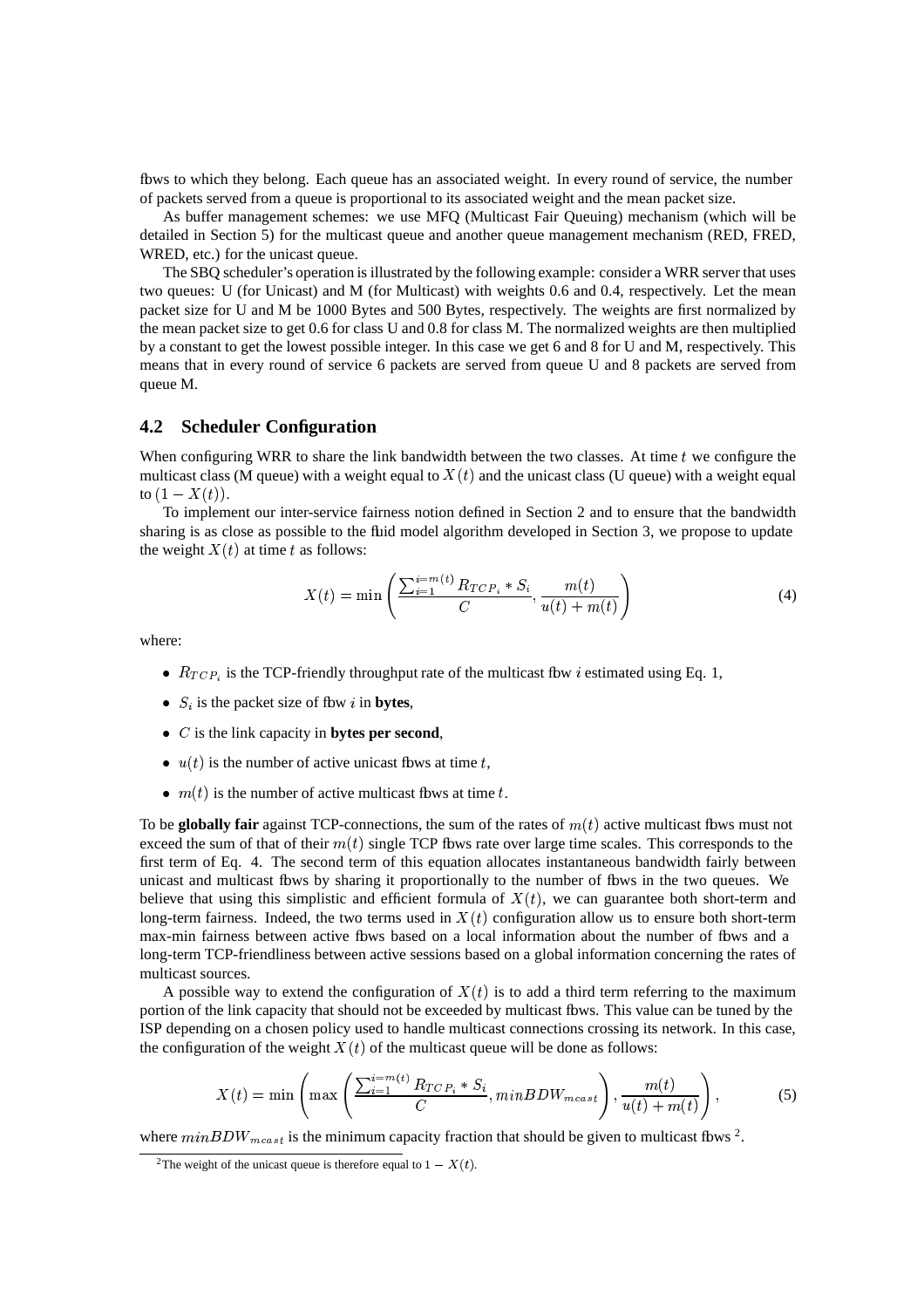Upon each change on the number of active flows in the unicast or multicast queue, the weights of both queues are updated to match the new fairness values. Both queues priority are set to 1.

To compute the value of  $X(t)$ , each SBQ router has to know the TCP-friendly rate of active multicast flows and maintain only the aggregated rate to be used in the first term of Eq. 4. The TCP-friendly rate of a multicast session corresponds to the sending rate of the source. In single rate multicast transmission protocols, such as TFMCC [28], every receiver periodically estimates its TCP-friendly reception rate using for example the formula 1 and reports this rate to the source. The source determines the lowest rate among all receivers rates and uses it to send data downstream to all receivers. In multi-rate multicast transmission such as RLC [27], WEBRC [20] and FLID-DL [5], the source sends data using several layers. For each layer, the source uses a specific sending rate depending on the data encoding scheme. The receivers join and leave the layers according to their reception TCP-friendly reception rates computed using Eq. 1.

For both cases, the source TCP-friendly throughput rate can be included in the IP packet header by the multicast source or the source's Designated Router (DR). This technique is largely used by many other mechanisms such as CSFQ [26], TUF [8] for different purposes. Thus, a SBQ intermediate router gets the rates from the IP multicast packet headers and computes their aggregated value according to Eq. 4 or Eq. 5.

### **4.3 Weights updating time**

In this sub-section, we answer the question: How often we update the weights? In other words, what is the time-scale on which we should look at the bandwidth allocation. There is a tradeoff between complexity and efficiency when choosing the time-scale value. Indeed, larger time-scale are not suitable for short-lived TCP connections which are the most of TCP connections currently in the Internet<sup>3</sup>. On the other hand, what happens on shorter time-scales if we consider fairness on longer time-scale. We do not claim that there is an optimal value of the time-scale which can be applied for each type of traffic and which leads to both less complexity and good efficiency.

The time-scale is designed to allow the update of weights to take effect before their values are updated again. It should be therefore longer than the average round trip time (RTT) among the connections passing through the router. In the current Internet, it can be set in the range from  $10 \text{ ms}$  up to  $1 \text{ sec}$ , so this property can guarantee that the unfairness can't increase very quickly and make the queue parameters stable. But this parameter can't be set too big so that the scheduler weight can't be adaptive enough to the network dynamics.

We will show in the simulation section that the use of a time-scale equal to 1 sec, which we believe an accepted value, can provide a good tradeoff between efficiency and complexity.

### **4.4 Counting unicast connections**

To update the value of the weight used in our scheduler computed using Eq. 4, we need to know the number of multicast and unicast flows. While the former is provided by MFQ, the latter could be obtained through the use of a fbw-based unicast active queue management mechanism such as FRED [19]. However, unicast flow-based AQM are not available everywhere and most of current routers use a FIFO or RED [12] schemes which don't provide the number of unicast connections. That's why, we propose hereafter a simple method which we use to estimate the number of unicast connections in the unicast queue.

SBQ counts active unicast connections as follows. It maintains a bit vector called  $\upsilon$  of fixed length. When a packet arrives, SBQ hashes the packets connection identifiers (IP addresses and port numbers) and sets the corresponding bit in  $v$ . SBQ clears randomly chosen bits from  $v$  at a rate calculated to clear all of every few seconds. The count of set bits in  $v$  approximates the number of connections active in the last few seconds. Appendix B contains pseudo-code for this algorithm. The SBQ simulations in Section 7 use a 5000-bit v and a clearing interval  $(t_{clear})$  of 10 seconds The code in Appendix B may under-estimate the number of connections due to hash collisions. This error will be small if  $\nu$  has significantly more bits than there are connections. This method of counting connections has two good qualities. First, it requires

 $^3$ Internet traffic archive: http://www.cs.columbia.edu/~hgs/internet/traffic.html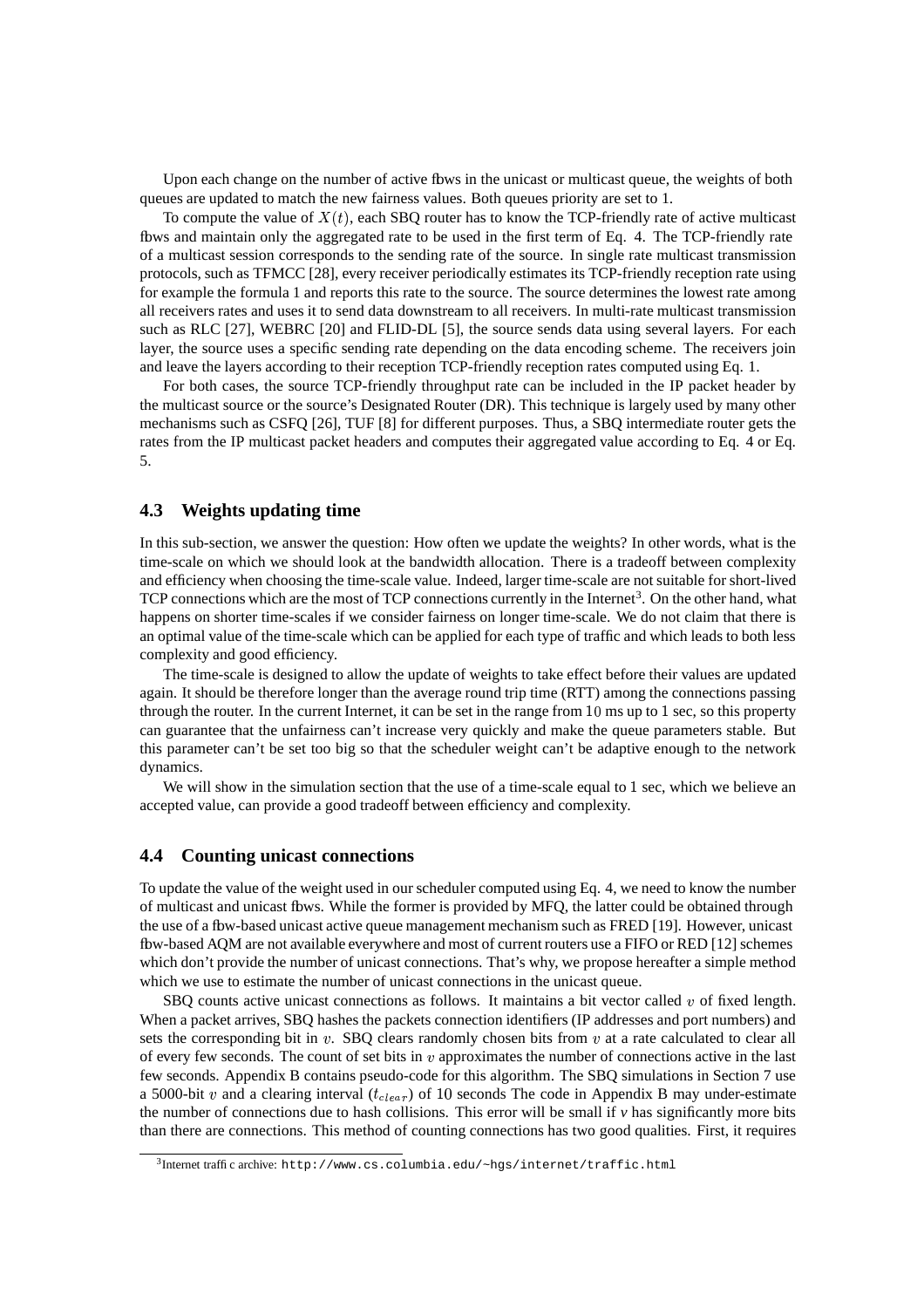no explicit cooperation from unicast flows. Second, requires very little state: on the order of one bit per connection.

# **5 The Multicast Fair Queuing (MFQ) Mechanism**

Two modules compose our mechanism:

- The multicast bandwidth allocation module which computes the expected fair share for each active multicast flow  $4$ .
- The buffer management module which uses a single FIFO queue and interacts with the first module to decide the drop preference in order to achieve the expected bandwidth sharing.

In Figure 3, we show a simplified architecture of MFQ. In the following sections, we explore and discuss the two modules.



Figure 3: A simplified MFQ architecture

# **5.1 Multicast Bandwidth Allocation Module**

We first present a general framework for the multicast fairness notion. Then, we enumerate some intermulticast fairness candidates functions that could be implemented by the ISPs. We consider the two existing multicast service models: the ASM (Any Source Multicast) [10] model and the SSM (Single Source Multicast) model [16].

### **5.1.1 General Framework**

The multicast bandwidth allocation module determines the link capacity fraction<sup>5</sup> that should be allocated to the flow to which the incoming packet belongs. We develop hereafter a general framework of the multicast bandwidth allocation module. As we have pointed out earlier, the multicast fairness function may depend on the number of groups, the number of flows per group, and the number of receivers per flow. We assume that each ISP has a single and clearly defined multicast bandwidth sharing policy. This policy can be configured in all or some routers inside its network.

Using the network model introduced in Section 3, we define the bandwidth  $\gamma_{ij}$ , in bits per second, allocated to group  $G_i$ , in link  $l_i$  as follows:

$$
\gamma_{ij} = F_1(G_i) * C_j \tag{6}
$$

where  $F_1(.)$  is the *inter-group multicast fairness function* that implements the bandwidth sharing policy among active multicast groups. In other words,  $F_1(G_i) * C_j$  is the maximum bandwidth, in bits per second, that should be allocated to group  $G_i$  in link  $l_i$ .

<sup>&</sup>lt;sup>4</sup>A multicast fbw is considered instantaneously active if it has at least one packet in the queue.

<sup>5</sup>Throughout this dissertation we use the terms "link capacity fraction", "flow weights", and "flow bandwidth allocation", interchangeably.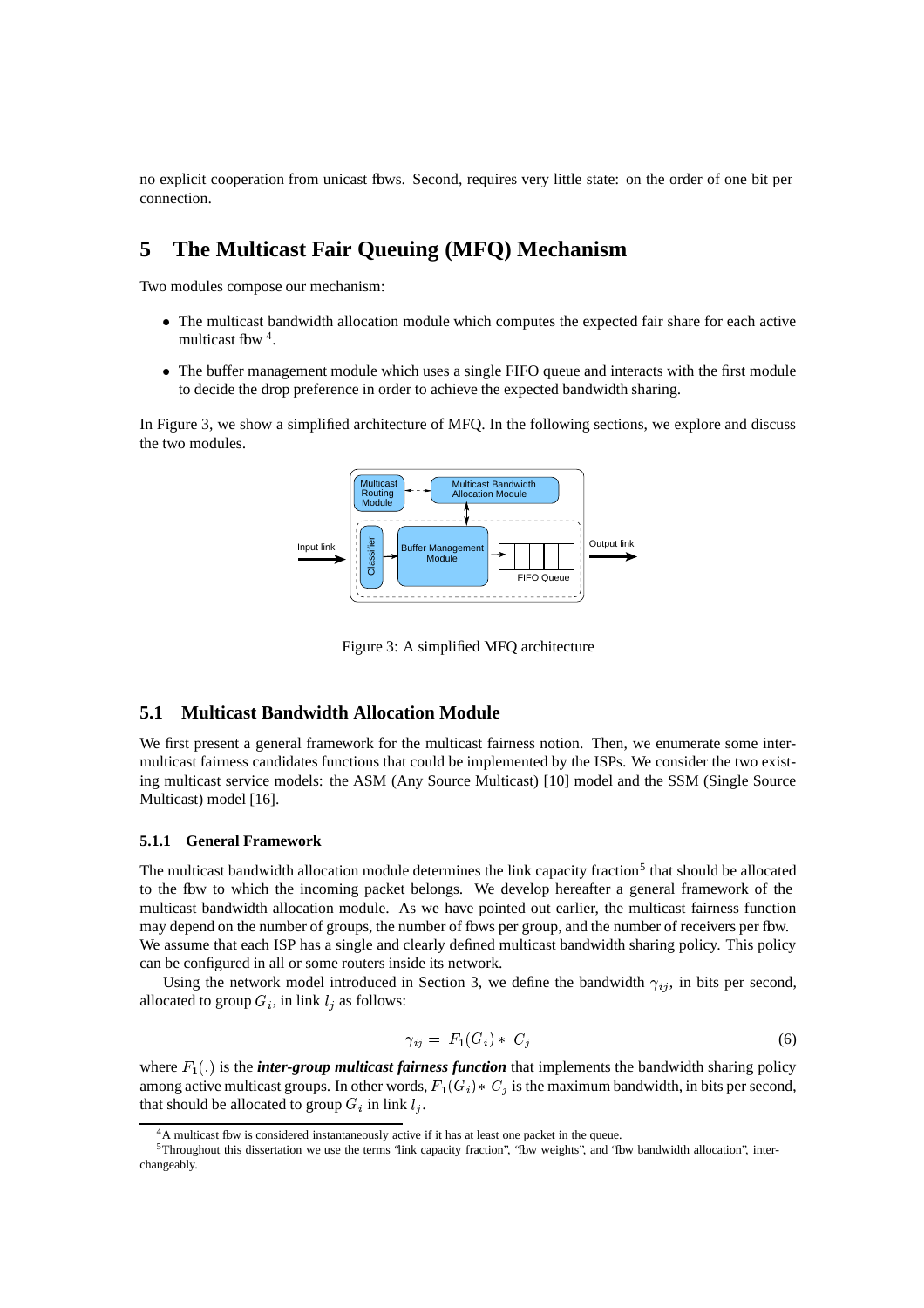In the ASM (Any Source Multicast) service model [9], a multicast group may have one or more sessions (fbws) from different sources that share the same communication link. The bandwidth allocated to fbw  $k$ of the multicast session  $S_k \in G_i$  in link  $l_i$  is given by the following expression:

$$
\lambda_{kj} = F_2(S_p/S_p \in G_i) * \gamma_{ij} \tag{7}
$$

where  $\gamma_{ij}$  is computed using Eq. 6. The function  $F_2(.)$  determines the fraction of the bandwidth which has already been allocated to group  $G_i$  and that should be given to the session  $S_k$ . We call this function the *intra-group multicast fairness function*. Both  $F_1$  and  $F_2$  depend on the number of downstream receivers of each multicast session that belongs to the same group. The functions  $F_1(.)$  and  $F_2(.)$  must satisfy the following properties:

- for each multicast group  $G_i: 0 < F_1(G_i) < 1$ , and  $0 < F_2(S_p) < 1$  for each  $S_p \in G_i$ ;
- in each link  $l_j$ :  $\sum_i F_1(G_i) = 1$ , and  $\sum_{pS_p \in G_i} F_2(S_p) = 1$  f  $F_2(S_p) = 1$  for each group  $G_i$ .

Our main focus in this paper is not to find the "optimal" functions  $F_1(.)$  and  $F_2(.)$ , however we will show that MFQ can adapt itself according to the bandwidth allocation function used, the number of receivers per flow, the number of active flows, and the number of active multicast groups.

### **5.1.2 Examples of inter-multicast fairness functions**

In the ASM service model [9], it is possible to have two or more different sources sending to the same multicast group  $G_i$ . Therefore, it makes sense to use the function  $F_1$  to share the bandwidth between multicast competing groups. Let's assume that the capacity  $C_j$  of link  $l_j$  is **equitably** shared between them, then the group  $G_i$  gets a bandwidth share  $\gamma_{ij}$  equals to  $F_1(G_i) * C_j = \frac{1}{g} * C_j$ , where g is the total number of distinct groups. If  $F_2$  is a logarithm function of the number of receivers, the session  $S_k \in G_i$ <br>will get a bandwidth share equal to  $\lambda_{kj} = \frac{1 + \log n_k}{\sum_{p=1}^{p=m} i (1 + \log n_p)} * \frac{1}{g} * C_j$ , where  $m_i$  is the number  $\frac{1}{g} * C_j$ , where  $m_i$  is the number of sessions that belong to group  $G_i$ , and  $n_p$  is the number of receivers of session  $S_p$ .

In the SSM service model [16], each sender may use a different group address and the multicast session is identified by the couple (sender address, group address). Thus, there is only one source per multicast group and there is therefore no need of using function  $F_1$ . In the case of using a logarithm bandwidth sharing function, the session  $S_k$  will get a bandwidth share equal to  $\lambda_{kj} = \frac{1 + \log n_k}{\sum_{p=1}^{p=n} (1 + \log n_p)} * C_j$ , where n is the total number of competing sessions.

### **5.2 Buffer Management Module**

#### **5.2.1 Module Description**

The role of the buffer management module is to make the queuing/dropping decision of each incoming multicast packet. In the MFQ design phase, we have taken some key decisions in order to have a suitable mechanism independent of the network and sources characteristics and especially the variation of flows weights<sup>6</sup>, source behavior when a packet is lost, and sources rates.

We use a single FIFO queue with a pre-configured maximum size in packets. For each multicast active fbw, we maintain a fbw state containing:

- the number of packets belonging to this flow which are waiting to be served,
- the current flow weights which is provided by the bandwidth allocation module.

If the flow is new or if there is a change on the number of receivers, we get the new flow weight from the bandwidth allocation module. We assume that we know the number of downstream receivers for each active multicast flow and in each router belonging to the multicast delivery tree. In [11], we emphasized on

<sup>&</sup>lt;sup>6</sup>In the case of using a fairness function which depends on the number of downstream receivers, all fbws weights change when at least one receiver joins or leaves one of the multicast active sessions.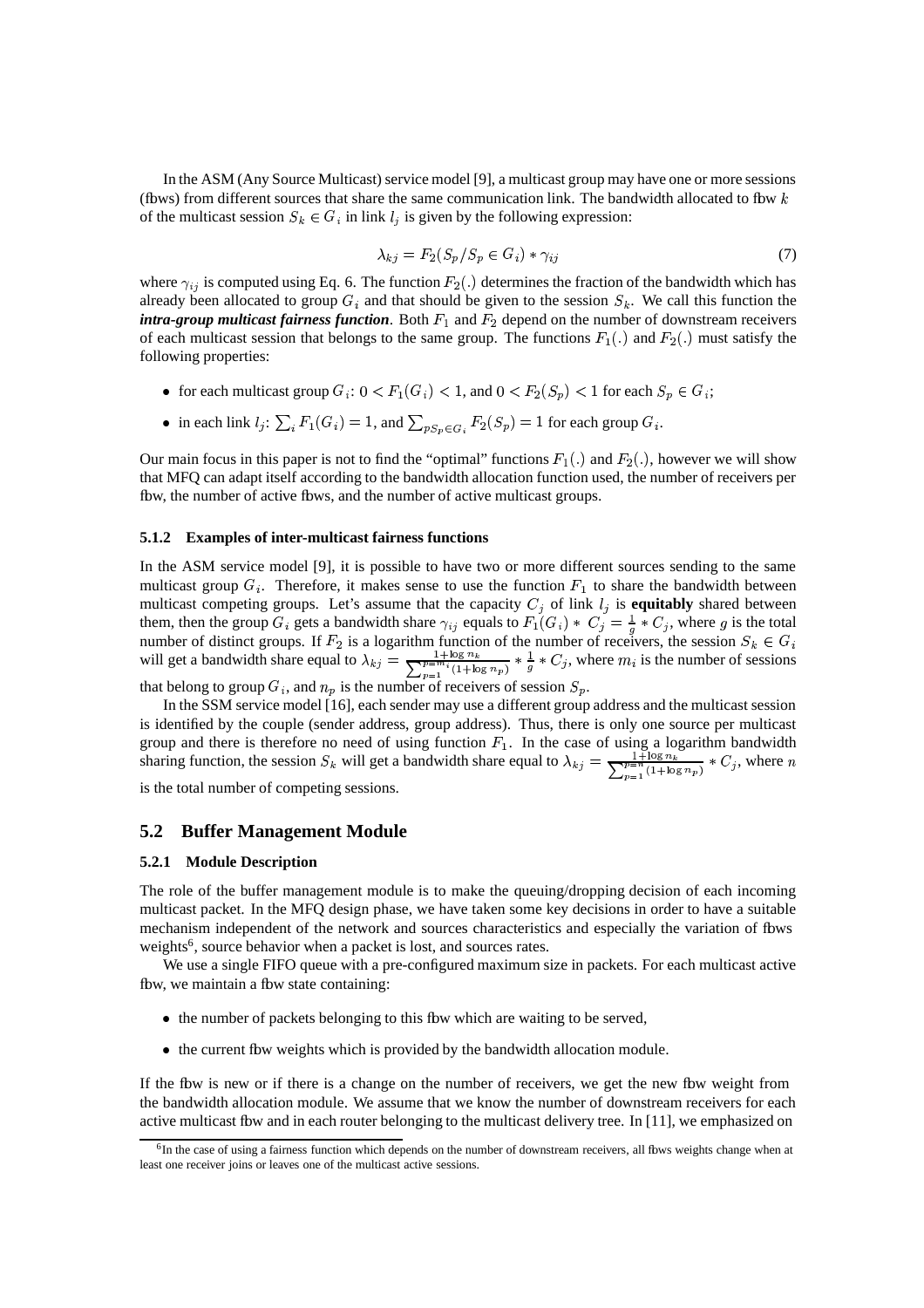this issue and we propose an extension to the multicast service model to count the number of downstream members at the senders as well as at the intermediate routers in the multicast delivery tree.

To prevent the queue from being monopolized by high-rate or bursty multicast sources, we use a preconfigured threshold variable *thrsh.* If the mean queue size<sup>7</sup> is less than *thrsh* the packet will be accepted only if the number of waiting packets belonging to the flow does not exceed the allowed number (its MAL value or its MAL value plus one more packet depending on the generated number *u* as explained above).

If the mean queue size is more than the threshold *thrsh* or the queue is full, we accept the packet only if it belongs to an inactive flow. If the queue is full, we drop the incoming packet if its flow is active, otherwise we drop randomly a packet from the queue and we queue the incoming packet. By this way we allow a new multicast flow to become active and we remove the bias against bursty sources. If the packet was accepted, we update the fbw state.

#### **5.2.2 The Multicast Allocation Layer (MAL) Scheme**

In order to achieve a fine-grained queuing/dropping, we introduce a new scheme, called Multicast Allocation Layer (MAL) which is a key component of the MFQ's buffer management module. We define a MAL as follows:

**Definition:** A MAL is a set of flows that may have the same or different expected allocation in term of the link capacity fraction (the bit-level fairness), but they have the same allocation in term of the maximum *number of packets (the packet-level fairness) allowed to be present at the same time in the queue.*

We assume that at the time t, there are n active multicast flows in the queue and that the flow  $f_i$  has a weight equal to  $w_i$ , which is provided by the bandwidth allocation module.

In the Internet, the size of packets generated by a source may be different to that of packets generated by other sessions given that this parameter depends on the nature of the session (data, audio, video, etc.) and on the codecs used to generate the media. To take into account the fact the packet sizes are different, the weights  $w_i$  are normalized according to the packet size of all competing flows. So, we define the MAL mapping function  $F_{MAL}$  as follows:

$$
\begin{array}{rcl}\n\{f_1, f_2, ..., f_j, ..., f_n\} & \longrightarrow & \{0, 1, 2, ..., qlim\} \\
f_j & \longmapsto & F_{MAL}(f_j) = \lfloor w_j * qlim \rfloor\n\end{array}
$$

where  $qlim$  is the queue size in packets. Two flows  $f_i$  and  $f_j$  belong to the same MAL number k only if  $F_{MAL}(f_i) = F_{MAL}(f_i) = k.$ 

Given that the number of active flows change, the flows weights and the set of flows per MAL are dynamic. A MAL which has a non-empty set of fbws is considered active. We can have at most  $qlim$ active MALs in a queue of a size equal to  $qlim$  and in this case each MAL contains only one flow.

Let us explain the MAL scheme through the example given in Figure 4. In the x-axis, we show the distribution of 21 active fbws in the different MALs. As we can see, there are 5 active MALs with various size in term of the number of active flows that contains each MAL. The flows belonging to the same MAL have different weights drawn in the y-axis by vertical arrows. For example, fbws  $f_{20}$  and  $f_3$  belong to the MAL number 4 which has 5 active flows  $\{f_4, f_{20}, f_{19}, f_3, f_{16}\}.$ 

To do a fine grain dropping, MFQ maintains for each active MAL the identity of the flow which has the highest weight among other flows in the same MAL. As we will detail in the next section, MFQ discriminates between flows belonging to the same MAL in order to achieve the expected fair share.

One can make the observation that when the flows weights are equal, the bandwidth is equitably distributed among flows given that there is only one active MAL including all active flows. We believe that the use of the MAL scheme will be also helpful even for unicast flows in differentiated networks by providing a fine-grained dropping for unicast packets belonging to the same DiffServ class when their corresponding fbws have different weights <sup>8</sup>.

<sup>&</sup>lt;sup>7</sup>We use the same method as RED (Random Early Drop) [12] to estimate the mean queue size  $qlen$ . The formula for calculating the average queue length  $\eta len$  is  $\eta len = (1 - W_a) * \eta len + W_a$ ,  $0 \leq W_a \leq 1$ . The weighted moving average formula, with weight  $W_q$  is used to filter out transient congestion. The value of  $W_q$  is set to 0.002 in all simulations.

<sup>&</sup>lt;sup>8</sup>The details about how to use the MAL scheme in DiffServ networks for unicast fbws is, of course, out of the scope of this work on multicast bandwidth sharing and it will be investigated in future works.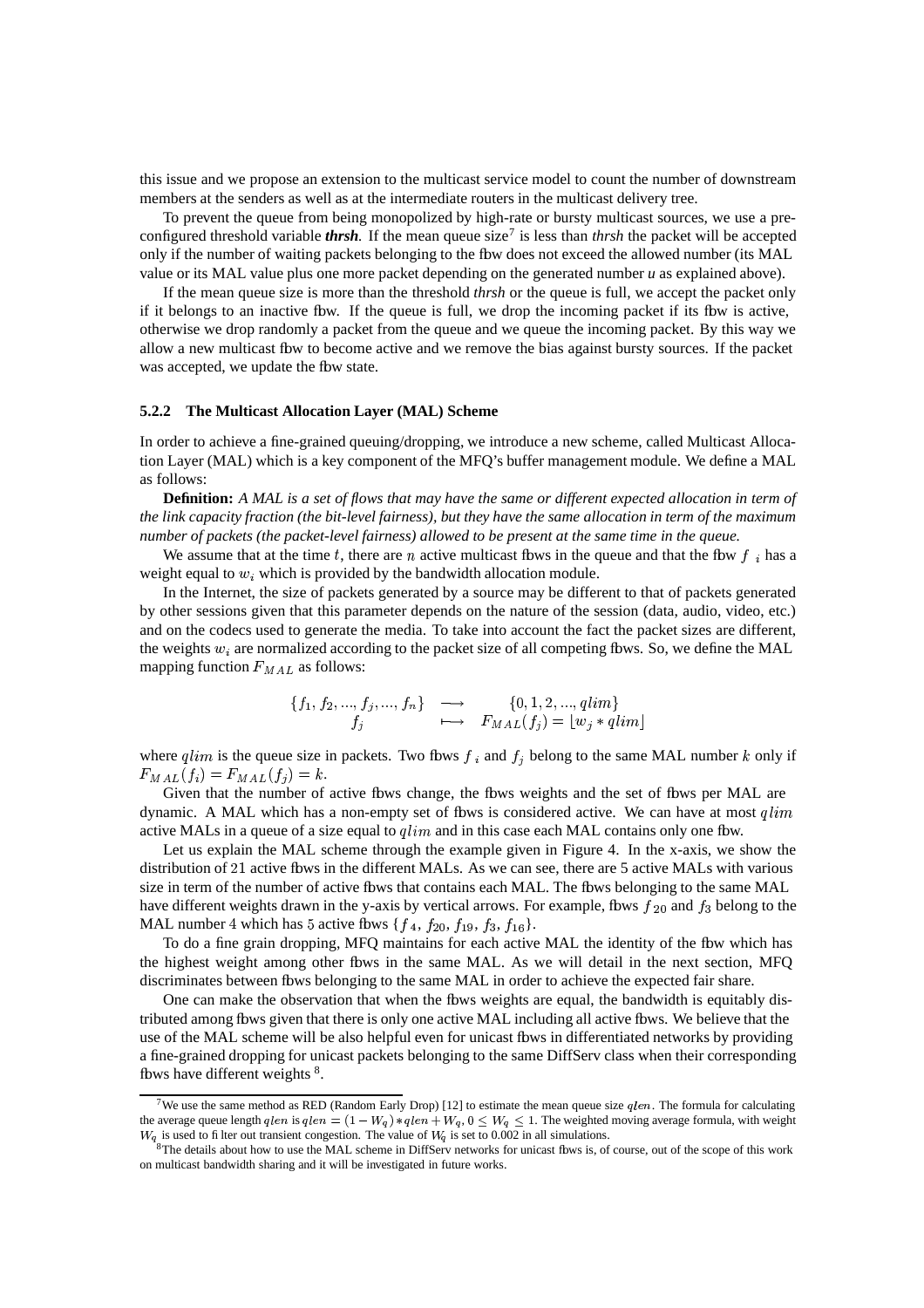

Figure 4: An illustration of the Multicast Allocation Layer (MAL) scheme

Given that we do queuing using per-packet manner and not per-bit manner, MFQ tries to guarantee that the maximum number of packets allocated to each active flow  $i$  remains always less than the integer value of its expected allocation **in term of the capacity fraction**  $w_i$  multiplied by  $qlim$ , the maximum queue size in packets, i.e.;  $\lfloor w_i * q \cdot l \rfloor$ . However, two flows that have different weights may have the same maximum number of packets allowed to be queued. In the example given in Figure 4, the maximum number of allowed packets of fbw number 3 and fbw number 20 is equal to 4 because  $\lfloor w \rfloor_3 * q \lfloor w \rfloor =$  $[w_{20} * q lim] = 4$  where  $w_3 = 0.07$ ,  $w_{20} = 0.065$  and  $q lim = 64$ . To guarantee a more fine-grained queuing, we enhance the buffer management module by using the MAL scheme that we have described above.

For every arriving packet, the router starts by identifying the multicast flow and the MAL to which it belongs. Let flow number  $i$  be the flow to which belong the arriving packet and  $j$  be the number of its MAL. We generate a random value  $u \in [0, 1]$  and we allow the fbw i gets **one more packet** than its MAL value if  $u < w_i/MAL[j].maxAllocation$ , where  $MAL[j].maxAllocation$  is the maximum weight of flows belonging to the MAL number  $j$ . As consequence, we ensure that each two flows that belong to the same MAL will get **randomly and proportionally** to their fair share one more packet than their MAL values and we ensure a much more fine-grained bandwidth sharing. If the packet was accepted, we update its MAL state.

For completeness, we give the pseudo-code of the algorithm in Appendix A.

### **5.3 MFQ and Layered Multicast**

When evaluating new network control mechanisms one must evaluate the impact of the proposed mechanisms on application performance. We discuss in this section the MFQ impact on layered multicast application performance.

When the multicast session using a layered transmission scheme, the data is split into layers and each layer sends to a different group address. Depending on the loss rate seen by the receivers, they join and leave layers to adapt to the network situations. We demonstrate how MFQ can achieve a priority dropping without explicitly assigning priorities to the transmission layers.

Assuming a multicast source decodes data into  $n$  transmission layers and that there are  $R_i$  receivers subscribed to the layer  $l_i$  ( $l_0$  is the base layer). Given that receivers who join the layer  $l_i$  should join all lower layers  $l_0...l_{i-1}$ , we can easily write the following inequality:  $R_{n-1} \leq ... \leq R_j \leq R_{j-1} \leq ... \leq R_1 \leq R_0$ .

   Without loss of generality, we assume the use of the LogRD function to allocate the bandwidth fairly between multicast fbws. The weight of the transmission layer number j is  $w_j = \frac{1 + \ln R_j}{\sum_{p=0}^{p=n} (1 + \ln R_p)}$ . We a . We can easily write the following inequality:

$$
w_{n-1} \le \dots \le w_j \le w_{j-1} \le \dots \le w_1 \le w_0. \tag{8}
$$

We can then write: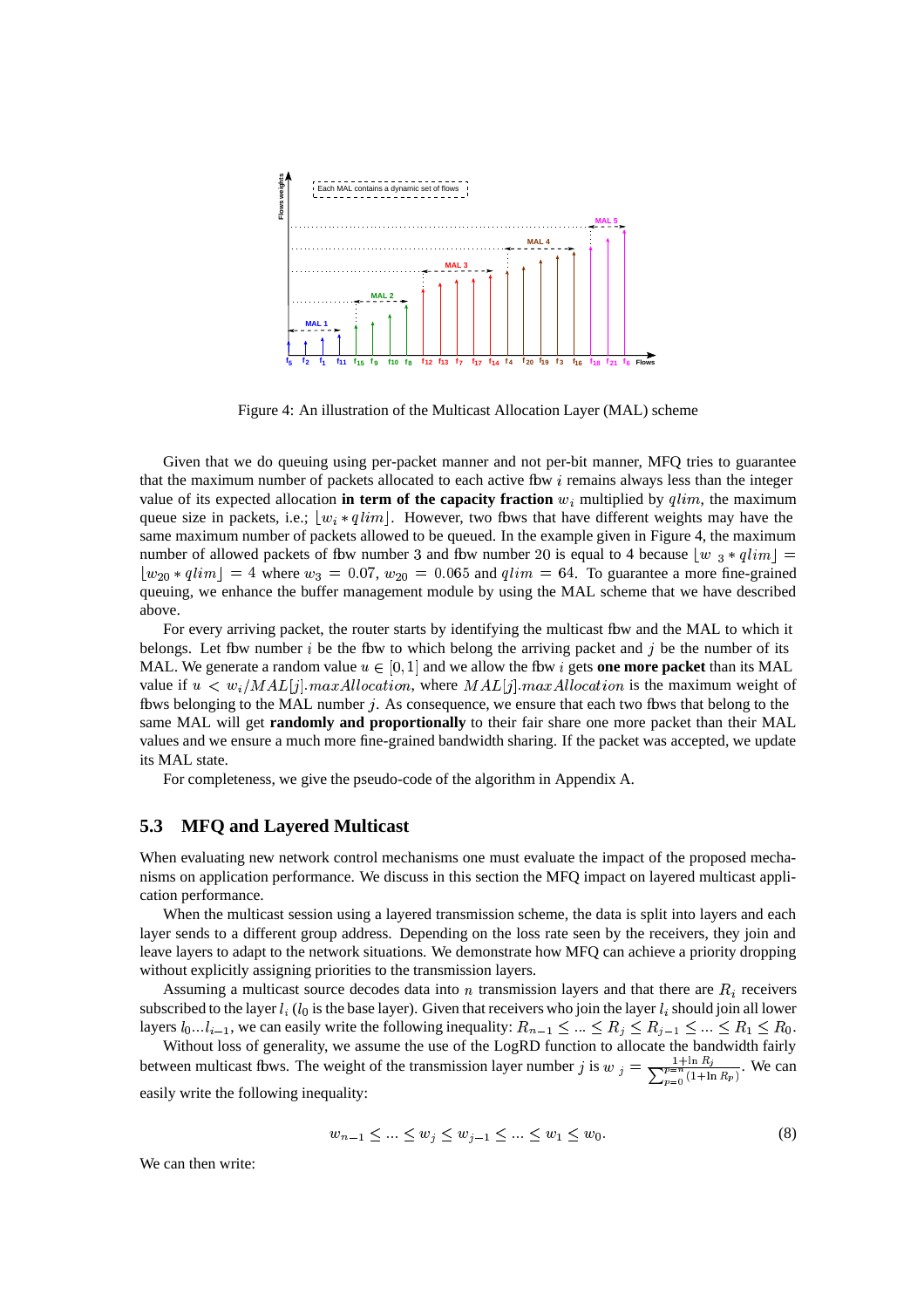$$
F_{MAL}(f_{n-1}) \leq \dots \leq F_{MAL}(f_j) \leq F_{MAL}(f_{j-1}) \leq \dots \leq F_{MAL}(f_1) \leq F_{MAL}(f_0),
$$
(9)

where  $F_{MAL}(f_i)$  is the MAL to which belongs the flow associated to the transmission layer number i. Thus, it is clear that layers with lower number of receivers (lower priority layers) will see a loss rate higher than those with higher number of receivers and in particular the base layer  $l_0$  (highest priority layer).

Similar approaches that need a network-support including priority dropping [1] schemes require that the network support as many loss priority levels as layers. In addition, to ensure a fair allocation of network resource, they also require that each session uses the same set of prioritiesthan others. Furthermore, priority dropping provides no incentives for receivers to lower their subscription level.

The development of a multicast-congestion control mechanism that uses MFQ to ensure a priority dropping between flows corresponding to the transmission layers is one of our future works that we will investigate.

# **6 Complexity and Implementation Issues**

The deployment of WRR-like algorithms in the Internet may raise some open questions for large deployment. The scalability issue is the main barrier of their large deployment in the Internet. We mean by the scalability, the ability of the mechanism to process a very large number of flows with different characteristics at the same time.

We believe that our scheduler can be deployed in large networks thanks to two mainly key points:

- it uses only two queues, so we need to classify only two types of service: unicast and multicast flows. This task has already been done in part by the routing lookup module before the packet being queued, and
- all unicast flows are queued in the same queue.

It is important to note that we usually associate the flow-based mechanisms support with complexity and scalability problems since they require connection specific information. These concerns are justifiable only in point-to-point connections, for which routing tables do not maintain connection-specific state. In multicasting, routing tables keep connection specific state in routers anyway; namely, the multicast group address refers to a connection. Thus, adding multicast flow specific information is straightforward and increases the routing state only by a fraction.

Comparing to CBQ/WRR, our mechanism is less complex to be deployed in the Internet. It should be noted that even CBQ is now supported by a large number of routers and many research works such as [25] demonstrate its deployment feasibility.

At each "SBQ router", we need to maintain a state per active multicast flow. Upon a packet arrival, the router needs to (1) determine the flow and the MAL number to which the arriving packet belongs, (2) update the flow state and the MAL state parameters such as the number of packets of the corresponding flow and the allocation of this flow provided by the multicast bandwidth sharing module. As shown in [25], these operations and even the packet classification could be efficiently implemented because it only consists of reading the flow ID for IPv6 or the pair (source IP address, multicast destination address) for IPv4.

At branch points in the multicast tree, SBQ routers must record additional information needed by the multicast bandwidth allocation module such as the number of downstream receivers. The processing complexity at SBQ routers is increased in two (minor) ways. First, during the lookup-operation for each packet arrival, useful information must also be retrieved from the routing table entry. Second, before accepting the datagram, SBQ should verify that the flow is authorized to get more packets in the queue. While our mechanism would benefit from better bandwidth allocation functions, it is explicitly designed to be robust to coarse implementation of the inter-multicast fairness function using the MAL scheme described in Section 5.2.2.

Additionally, SBQ can also interact with window-based as well as rate-based multicast congestion control by sending back to the source an ECN-like (ECN - Explicit Congestion Notification) or another specific message in order to signal its fair rate. This issue is out of the scope of this paper.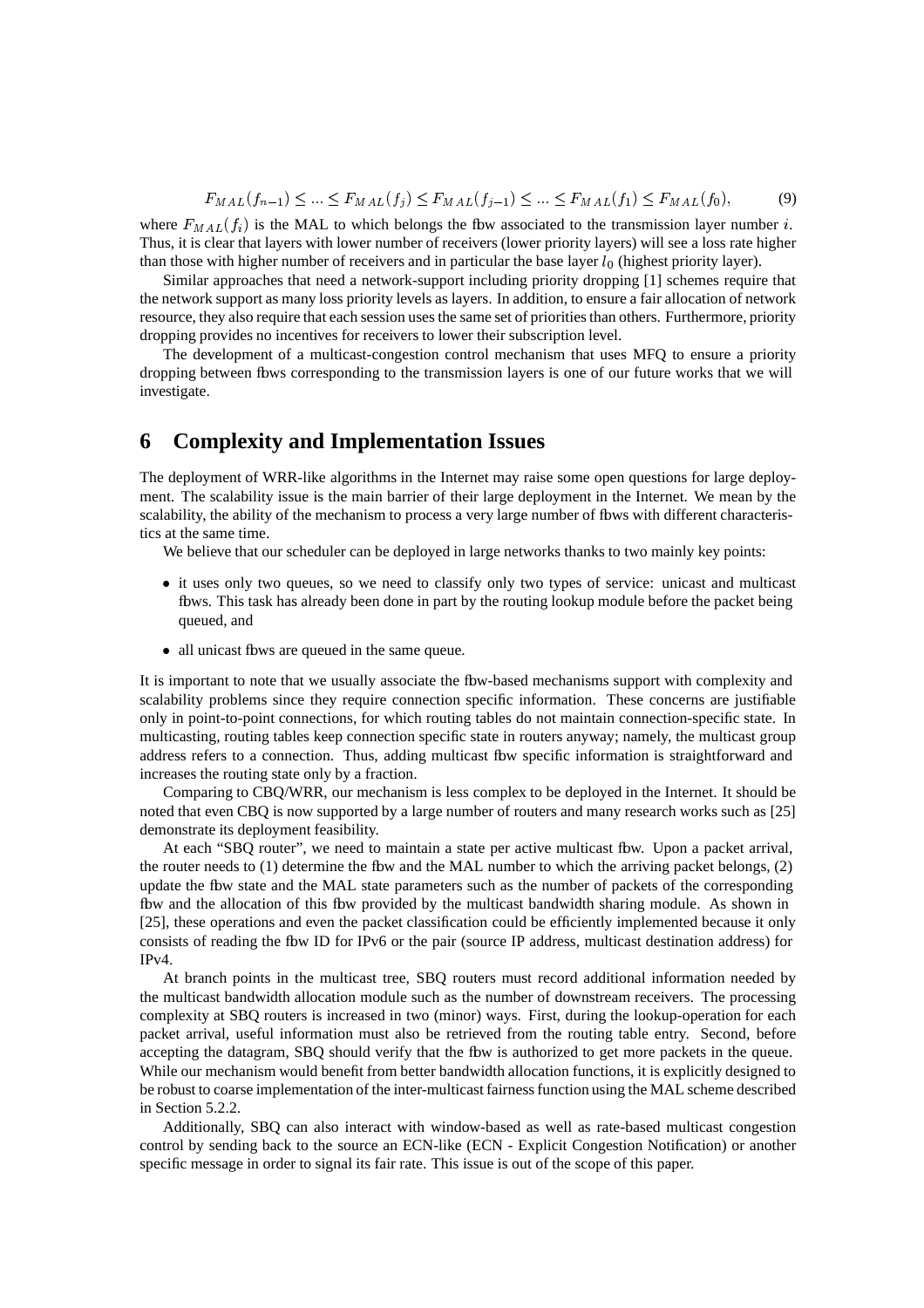It should also be noted that the source address and the destination group address are not only needed by the MFQ mechanism but also by the multicast routing lookup module which has to determine the list of outgoing interface(s) for each incoming multicast packet.

One major advantage of our approach is that it minimizes the complexity of designing multicast congestion control schemes. Indeed, the network guarantees that the multicast fbws will share fairly the bandwidth with competing unicast fbws. Moreover, our scheme provides to the ISPs a flexible way to define and implement their own intra-multicast fairness strategy. The simulation results presented in the next section will confirm our claims.

# **7 Simulation Methodology and Results**

We have implemented the SBQ scheduler in the ns-2 network simulator [23] and we conducted several experiments to evaluate its performance for different traffic characteristics.

### **7.1 Single Bottleneck Link**

We validate our scheme for a topology consisting of a single congested link connecting two routers  $n_1$  and  $n_2$  and having a capacity C equal to 1 Mbps and a propagation delay D equal to 1 ms. As shown in Figure 5, sources are connected to router  $n_1$  and all destinations are downstream to router  $n_2$ .



Figure 5: A single congested link simulation topology. The congested link has a capacity of 1 Mbps and 1ms propagation delay.

We configure our scheduler in the bottleneck link from router  $n_1$  to router  $n_2$ . The maximum buffer size  $qlim$  of both queues is set to 64 packets. Other links are tail-drop and they have sufficient bandwidth to avoid packets loss. We consider responsive and non-responsive sources and heterogeneous links with different delay and bandwidth.

We assume 32 multicast sources and 32 unicast sources that compete to share the link capacity. We index the fbws from 1 to 64. The 32 multicast sources are divided as follows:

- Flows from 1 to 16: CBR sources. These sources implement no type of congestion control mecha- nism (neither application-level nor transport-level).
- Flowsfrom 17 to 32: FLID-DL (Fair Layered Increase-Decrease with Dynamic Layering)[5] sources. As we have outlined earlier, the protocol FLID-DL uses a Digital Fountain [6] at the source in which the sender encodes the original data and redundancy information such that receivers can decode the original data once they have received a fixed number of arbitrary but distinct packets. The FLID-DL simulation parameters are the same as those recommended in  $[5]^9$ .

Each source uses 17 layers encoding, each layer is modeled by a UDP traffic source. In Tab. 1, we give the values of different parameters used.

As outlined earlier, we use MFQ as the active queue management in the multicast queue. Without loss of generality, we utilize a receiver-dependent logarithm policy (the LogRD policy) proposed in [18] to share the bandwidth between multicast flows. This policy consists in giving to the multicast flow number  $i$ a bandwidth fraction equal to  $\frac{1+\log n_i}{\sum_j (1+\log n_j)}$ , where  $n_j$  is the number of receivers of fbw j.

<sup>9</sup>These parameters are used in the ns implementation of FLID which is available at http://dfountain.com/ technology/library/flid/.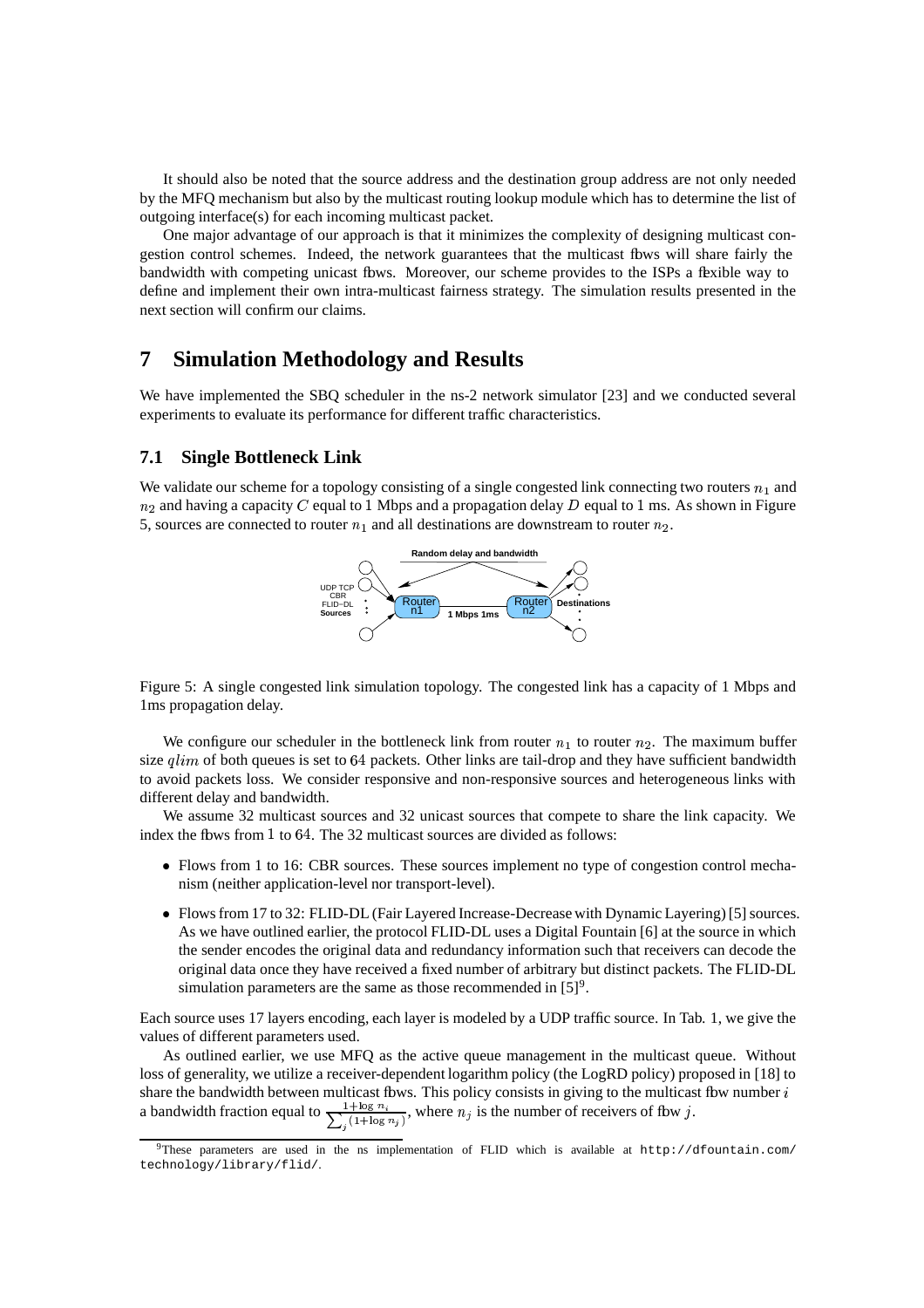| <b>Parameter</b>  | <b>Description</b>             | Value |
|-------------------|--------------------------------|-------|
| c mult            | the multiplicative factor      | 1.3   |
| slot time         | the slot time                  | 0.5   |
| number_of_layers_ | the number of layers           | 17    |
| simulated rtt     | for tcp rate value calculation | 0.1   |
| rng speed         | the random generator's speed   |       |
| packet payload    | the number of bytes in packet  | 1000  |

Table 1: FLID-DL parameters used in simulation

The 32 unicast sources are composed as follows:

- Flows from 33 to 48: UDP sources. These unicast sources transmit packets at different constant bit rates (CBR unicast sources).
- Flows from 49 to 64: TCP sources. Our TCP connections use the standard TCP Reno implementation provided with ns-2 network simulator.



Figure 6: Scheduler weights variation in function of the simulation time

Unless otherwise specified, each simulation lasts 100 seconds and the weight updating period is set to 2 sec. Other parameters are chosen as following:

- packet size: the packet size of each flow is randomly generated between 500 and 1000 bytes.
- starting time: the starting time of each flow is randomly generated between 0 and 20 seconds before the end of the simulation.
- finish time: the finish time of each flow is randomly generated between 0 and 5 seconds before the end of the simulation.
- rate: the rate of both unicast and multicast UDP fbws is randomly generated between 10 Kbps and  $100$  Kbps.
- number of receivers: the number of downstream receivers of the 32 multicast sessions is randomly generated between 1 and 64.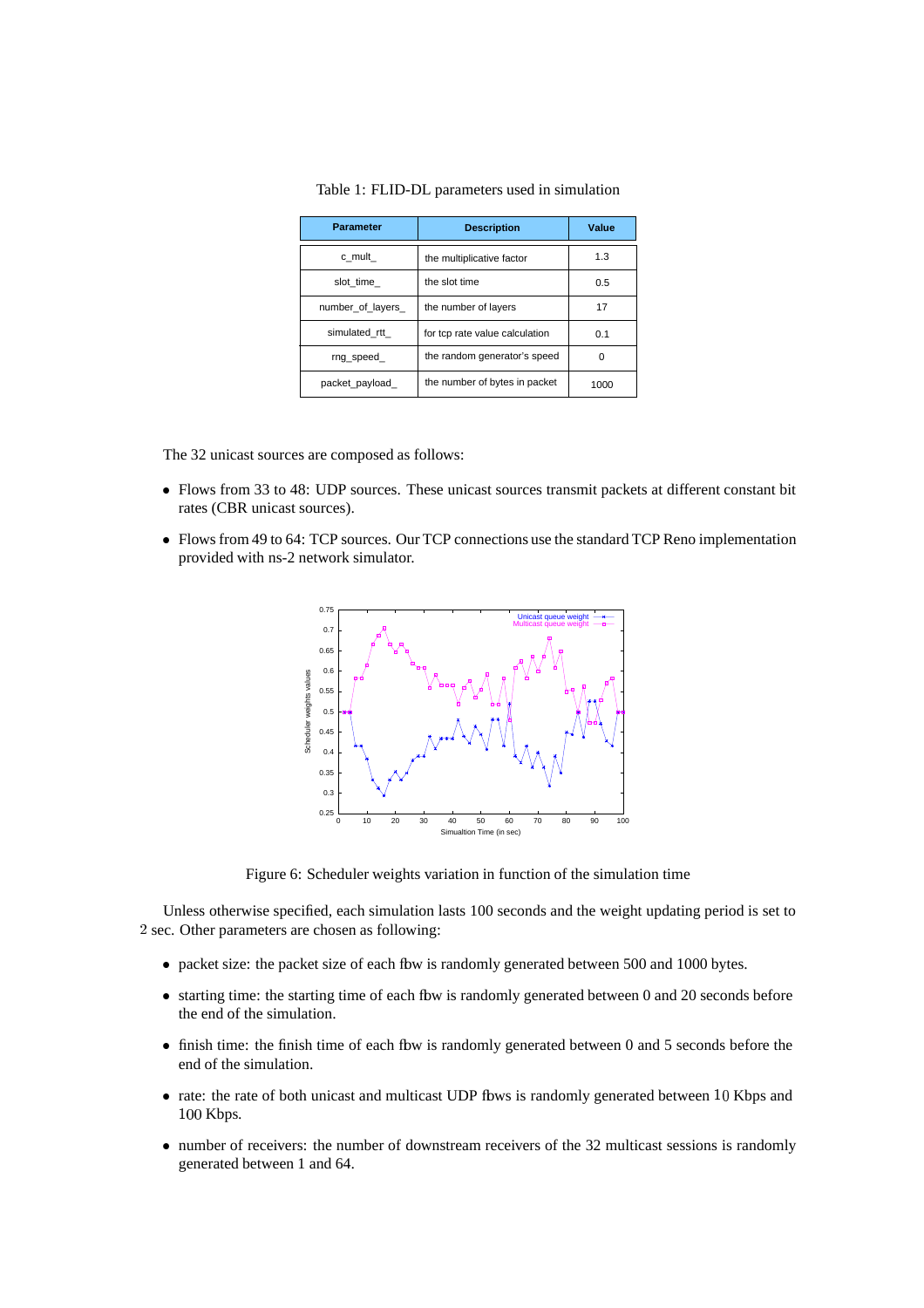The four first unicast UDP and multicast CBR flows are kept along the simulation time (start time  $= 0$  sec, and finish time  $= 100$  sec) to be sure that the link will be always congested. Each one of these flows is sending at a rate equal to  $\frac{1 \ M b \ p s}{g} = 125$  Kbps. Note that the active queue management mechanism used in the unicast queue is the responsible for protecting TCP connections against bursty unicast sources. MFQ is able to protect multicast responsive flows (FLID-DL flows) because, as we have explained above, it uses a pre-defined threshold and it privileges accepting packets belonging to new fbws. Initially (at  $t = 0$  sec), the weight X of the SBQ scheduler (see Eq. 4) is set to  $0.5$ .



Figure 7: The variation of the average unicast and multicast average rate in function of the simulation time over 500 msec

In Figure 6, we plot the variation of unicast and multicast queue weights in function of the simulation time. As we can easily see the value of weights change during the simulation because they depend on the number of active unicast and multicast flows in the two queues of the SBQ scheduler. The multicast weight increases when the unicast weight decreases and vice versa.

We look at the inter-service fairness defined in Section 2 which is the main performance metric of our scheme. To this end, we compare the average unicast and multicast rates over  $500$  msec of simulations. We show in Figure 7, the variation of the unicast and the multicast average rate in function of the simulation time.



Figure 8: Sensitivity of SBQ performance on the time-scale value

As we can observe, the results match exactly what we expect. Indeed, two main observations can be derived from the plots of Figure 7. Firstly, there is a fluctuation on the average aggregated rate for unicast and multicast fbws which due to the random start and finish time of all fbws. Secondly, the multicast average rate is very close to the unicast average rate. This demonstrates the ability of SBQ to share the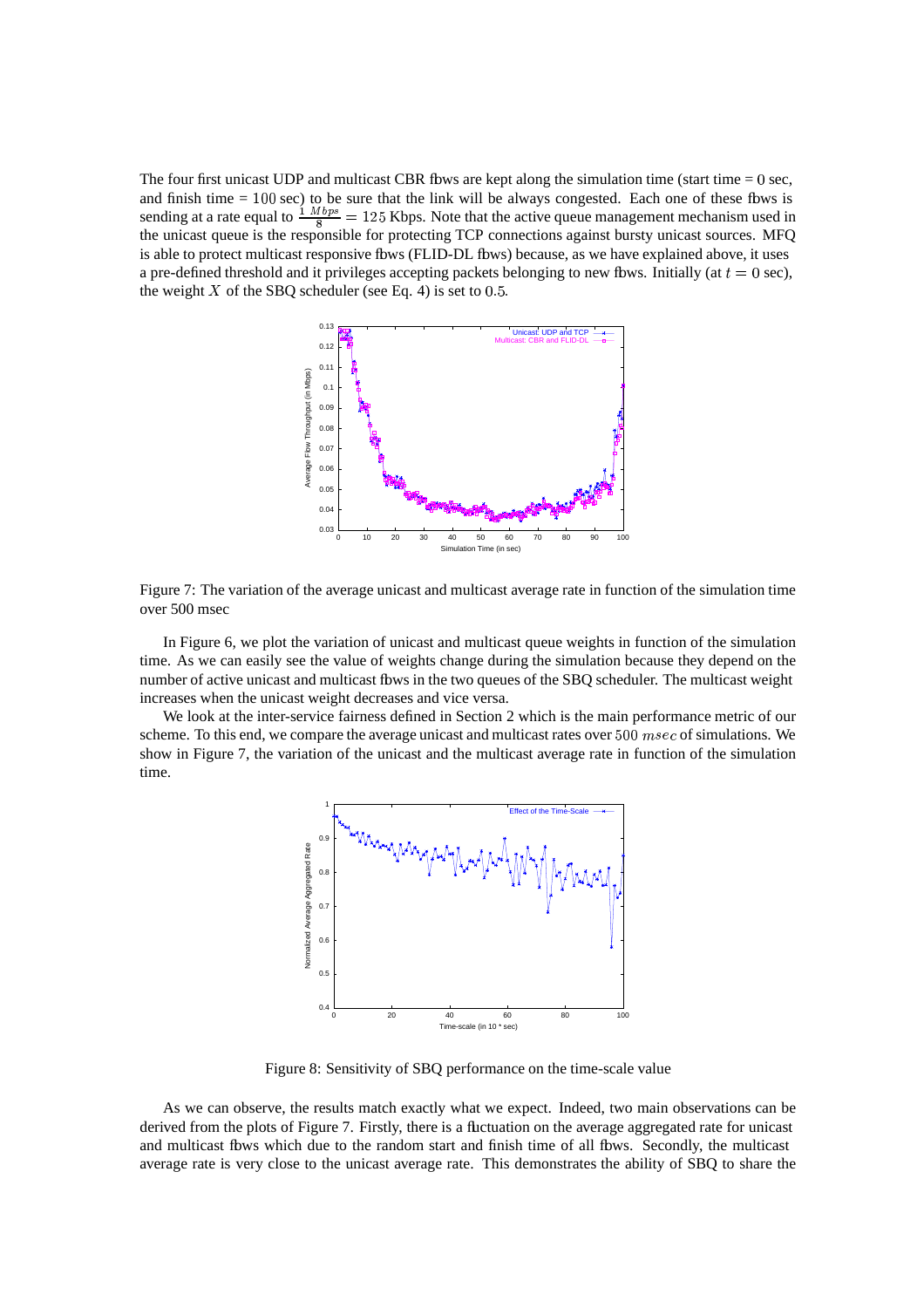bandwidth fairly between unicast and multicast fbws according to our inter-service fairness notion defined in Section 2.

In order to evaluate the impact of the time-scale value on the performance of SBQ, we measure the normalized aggregated rate (average unicast rate/average multicast rate) obtained for various values of the time-scale. In Figure 8, we show the variation of this metric in function of the time-scale value. We can conclude that using a 1 sec time-scale allows to reach 93  $\%$  of the performance of SBQ. In other words, the use of an updating period equal to 1 sec leads to a good tradeoff between complexity and efficiency.

In a new experiment, we use the network configuration of Figure 5 and we suppose that the flow  $i$  has exactly  $i$  receivers. We set the start time of all flows to 0 and their finish time to 100 seconds. We plot in Figure 9(a) and Figure 9(b) the obtained and the expected multicast bandwidth sharing for linear and logarithm bandwidth allocation policy, respectively. As show in these figures, MFQ matches closely the fair share for both policies despite the heterogeneity of the multicast sources.



Figure 9: 32 multicast flows. Flows form 1 to 16 are FLID-DL sources and those from 17 to 32 are CBR sources

We claimed earlier that our scheduler is flexible in the sense that its performance is independent of the intra-multicast fairness function. To argument this claim, we compare in Figure 10 the normalized rate over  $500$  msec of simulation time for linear (LIN), logarithm (LOG), and receiver-independent (RI) bandwidth sharing policies which are defined in [18]<sup>10</sup>. As we can see the normalized average rate is always varying around  $1$  (between  $0.82$  and  $1.18$ ) for the three cases.

We study the bandwidth shared among multicast fbws in the multicast queue of the SBQ scheduler provided by the MFQ buffer management mechanism. The multicast flow number  $i$  is assumed to have exactly  $i$  downstream receivers (members). We use a logarithm multicast bandwidth allocation scheme and we vary the number of UDP unicast flows from 1 to 16 flows. In Figure 11, we show the bandwidth fair rate obtained for the 32 multicast flows. It is very clear from the plots that the shape of flows rate curves follows a logarithm function of the number of downstream receivers given that it was assumed to be equal to the fbw index.

### **7.2 Multiple Bottleneck Links**

In this sub-section, we analyze how the throughput of multicast and unicast flows is influenced when the flow traverses  $L$  congested link. We performed two experiments based on the topology of Figure 12. We index the links from 1 to  $k$ .

<sup>&</sup>lt;sup>10</sup>Assume *n* active multicast flows and denote by  $n_i$  the number of downstream receivers of flow *i*, the RI, LIN, LOG bandwidth sharing policies consist to give to fbw i a bandwidth share equal to  $\frac{1}{n}$ ,  $\sum_{i=1}^{n_i}$ , and  $\sum_{i=1}^{n_i}$  (1+log  $n_i$ ), respectively.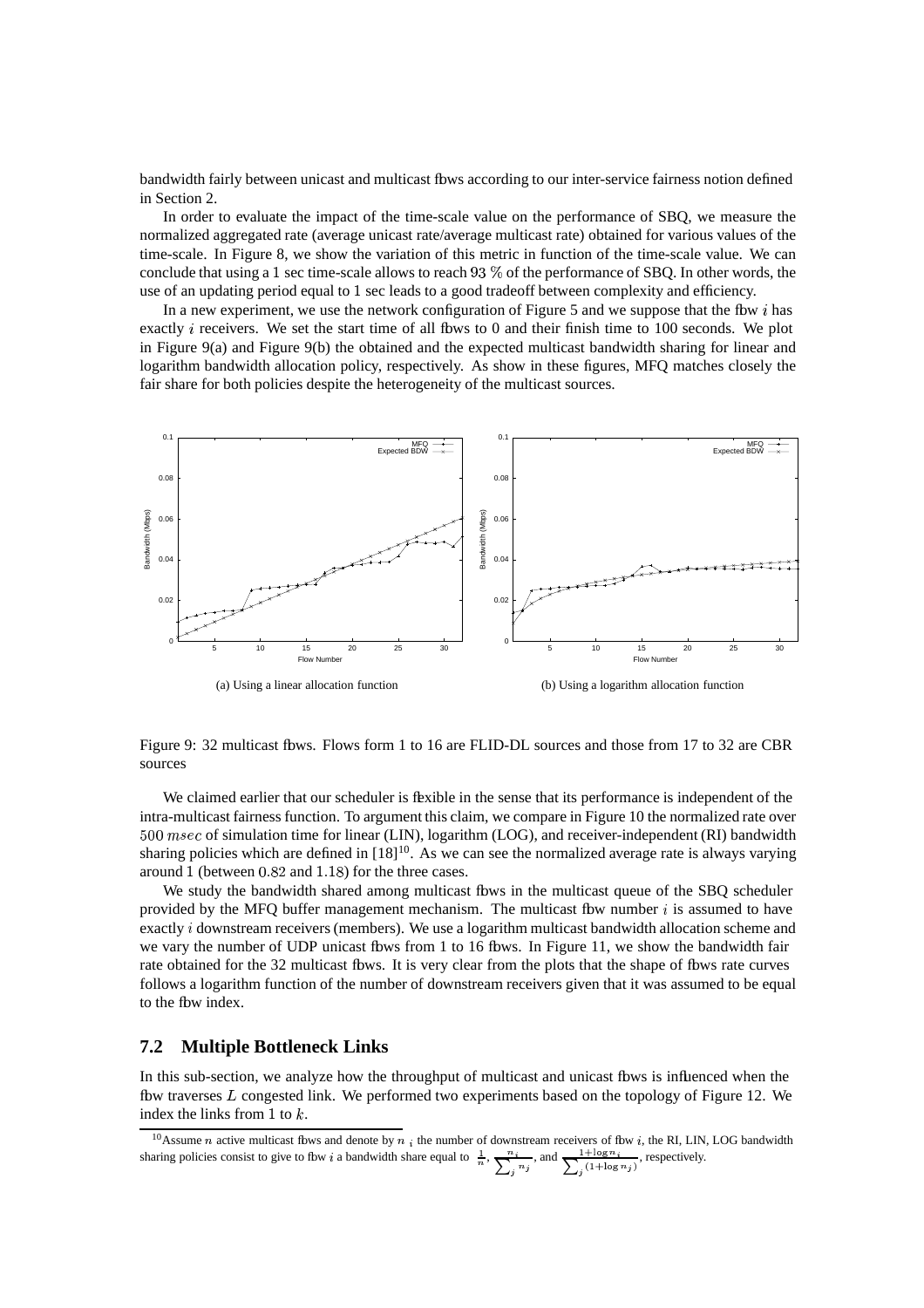

Figure 10: The normalized rate when modifying the intra-multicast fairness function over 500 msec of simulation time



Figure 11: Rates of multicast fbws when using a logarithm multicast bandwidth sharing function



Figure 12: Topology for analyzing the effects of multiple congested links on the performance of SBQ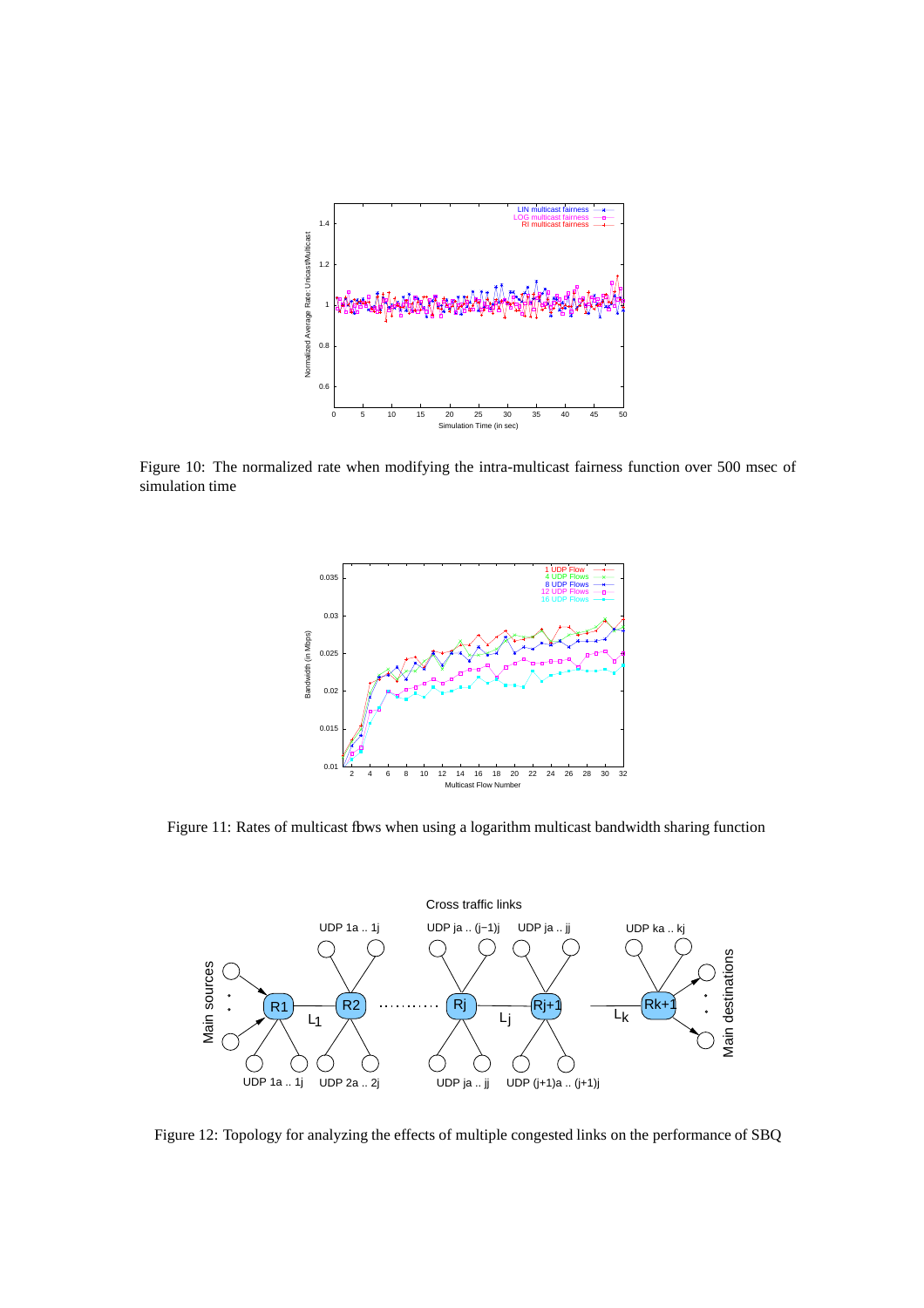We use exactly the same traffic parameters as the case of single bottleneck described above and we measure the aggregated bandwidth received by each service type (unicast or multicast) in function of the number of congested links. Again, a link  $L_i$ ,  $2 \leq j \leq 10$ , is kept congested by setting its capacity  $C_i$  to  $C_{i-1}$  – 50 Kbps. The capacity  $C_1$  of the link number 1 is set to 1 Mbps. 10 cross CBR sources send at  200 Kbps on each of the congested links. This cross traffic enter the path in one of the router and exists at the next.



Figure 13: The normalized rate as a function of the number of congested links

We plot in Figure 13, the variation of the normalized average rate as a function of the number of congested links. As we can see, the normalized average rate remains close to 1 even when the number of congested increases.

We also extended the unicast fairness index introduced by Jain in [17] to multicast traffic. Instead of the expected unicast fair rate, which is always the same for unicast connections, we use that of multicast flows which may differ from one flow to another depending on the fairness function implemented in the bandwidth allocation module. The **multicast fairness index** is then computed as follows:

$$
1 - \frac{1}{n} \sum_{i=1}^{i=n} \left| \frac{t_i - \overline{t_i}}{\overline{t_i}} \right| \tag{10}
$$

where *n* is the number of active multicast flows,  $\overline{t_i}$  and  $t_i$  are the expected and the obtained bandwidth share of the multicast flow  $i$ , respectively. We plot in Figure 14, the variation of the multicast fairness index as a function of the number of congested links. As we can see, the index value remains close to 1 even when the number of congested links increases for RI, LIN, and LOG fairness functions. As expected in [18], the LOG fairness function has better fairness index variation than the two other functions.

# **8 Conclusions and Future Works**

In this paper, we have presented a CBQ-like scheduler for bandwidth sharing between unicast and multicast flows. The scheduler uses two queues: one for unicast and the other one for multicast. We used a simplistic and efficient dynamic configuration method of the WRR scheduler to achieve the expected sharing based on a new fairness notion called *the inter-service fairness*.

The buffer management mechanism used in the multicast queue was MFQ, a new scheme that we have detailed in this paper and which provides the expected multicast bandwidth sharing between multicast flows using a single FIFO queue.

To validate ourscheme, we simulated a very heterogeneous environment with different types ofsources, starting times, sending rates, delays, and packets sizes. We demonstrated that SBQ achieves the expected results in the sense that the bandwidth is shared fairly between unicast and multicast flows according to our new definition of fairness.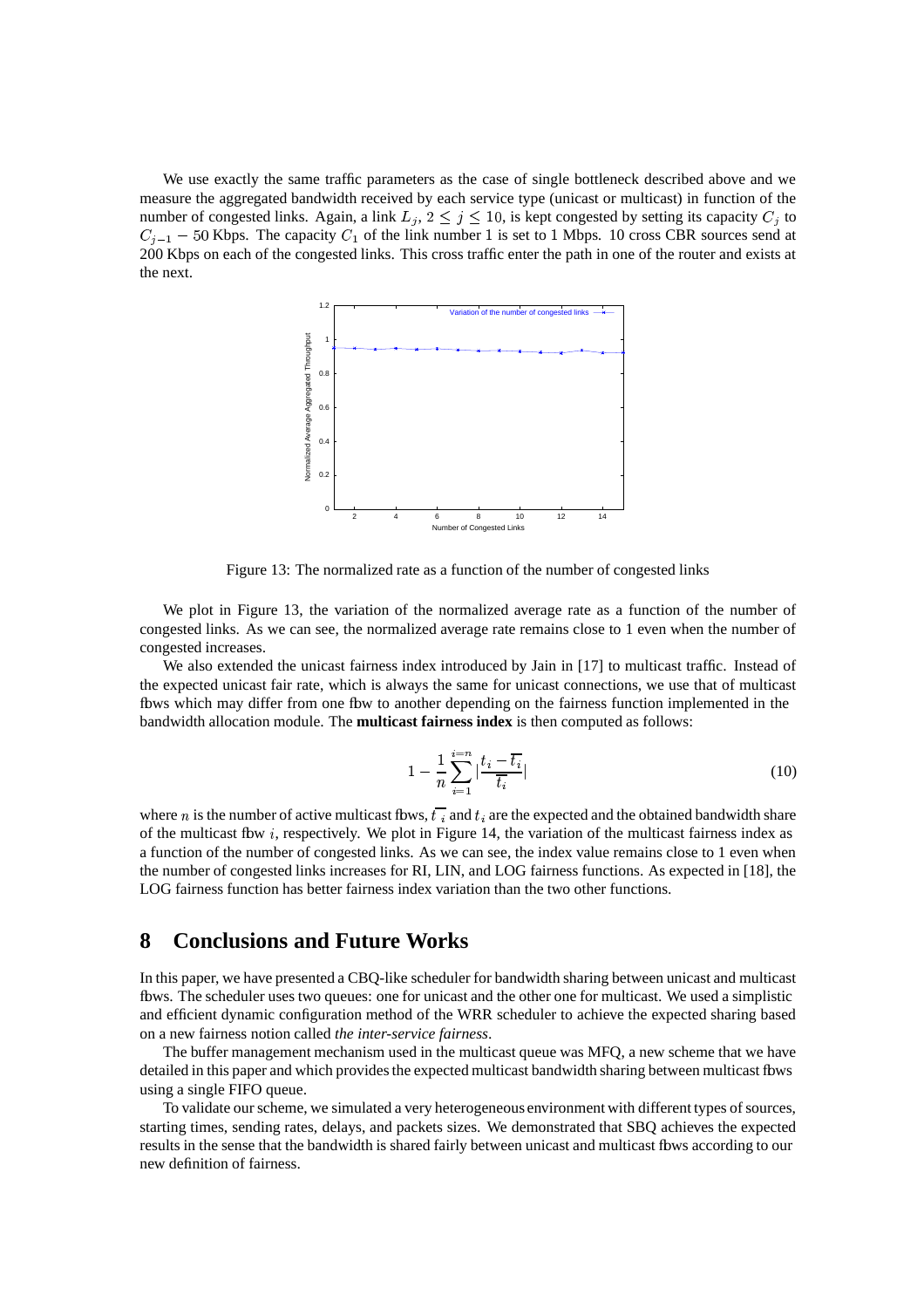

Figure 14: MFQ performance in multiple bottleneck link

Future work could evaluate the performance for other types of multicast traffic that include others application-based or transport-based congestion control mechanisms. Indeed, there is a big debate going on in today's the network research community on whether "end-to-end"argumentis still the golden rule, or just dead [7]. The current Internet is built on top of the "end-to-end" philosophy. End systems are responsible for constructing better than best-effort service, therefore the network is often drawn as a big cloud with end system (PCs, etc) attached to it, with its inner workings hidden from the end users. However, this is not always true in today's Internet, where servers and proxies for specific applications (the web, mainly) are installed inside the network in attempt to improve the application performance. Therefore many people believe the "end-to-end" service model is dead, since lots of services can be done better inside the network than by the end system.

In a multicast network, it is very important that the bandwidth is allocated fairly among the multicast sessions. An appealing approach that accommodates heterogeneous receivers and adapts to congestion is to encode the data onto multiple layers and transmit each layer on its own multicast group.

Layered multicast protocols typically use a receiver-driven approach in which the end-systems decides which layers should be delivered [5, 27].

An alternative approach is to use a SBQ scheme where the network, rather than the receiver, decides which layers (fbws) should be delivered. When congestion arises, the network drop the least important packet (e.g; that has the less number of downstream receivers) first. An important benefit of SBQ is stable and fair allocation of bandwidth. Because packet losses are concentrated at the highest layer(s) (given their lower number of receivers), the highest layers absorb the majority of transient losses caused by short term congestion.

We do not claim that such type of mechanism can be easily deployed in the today's Internet, however minimizing the complexity of developing multicast congestion control mechanisms between the end hosts and the network can encourage the development of added-value multicast applications. Indeed, SBQ allows the ISPs to differentiate between unicast and multicast flows according to a pre-defined multicast bandwidth allocation function and a novel unicast and multicast fairness definition (inter-service fairness) which guarantees that each multicast flow remains globally tcp-friendly.

# **Acknowledgments**

The author would like to thank the anonymous reviewers for valuable, detailed, and careful comments and feedback.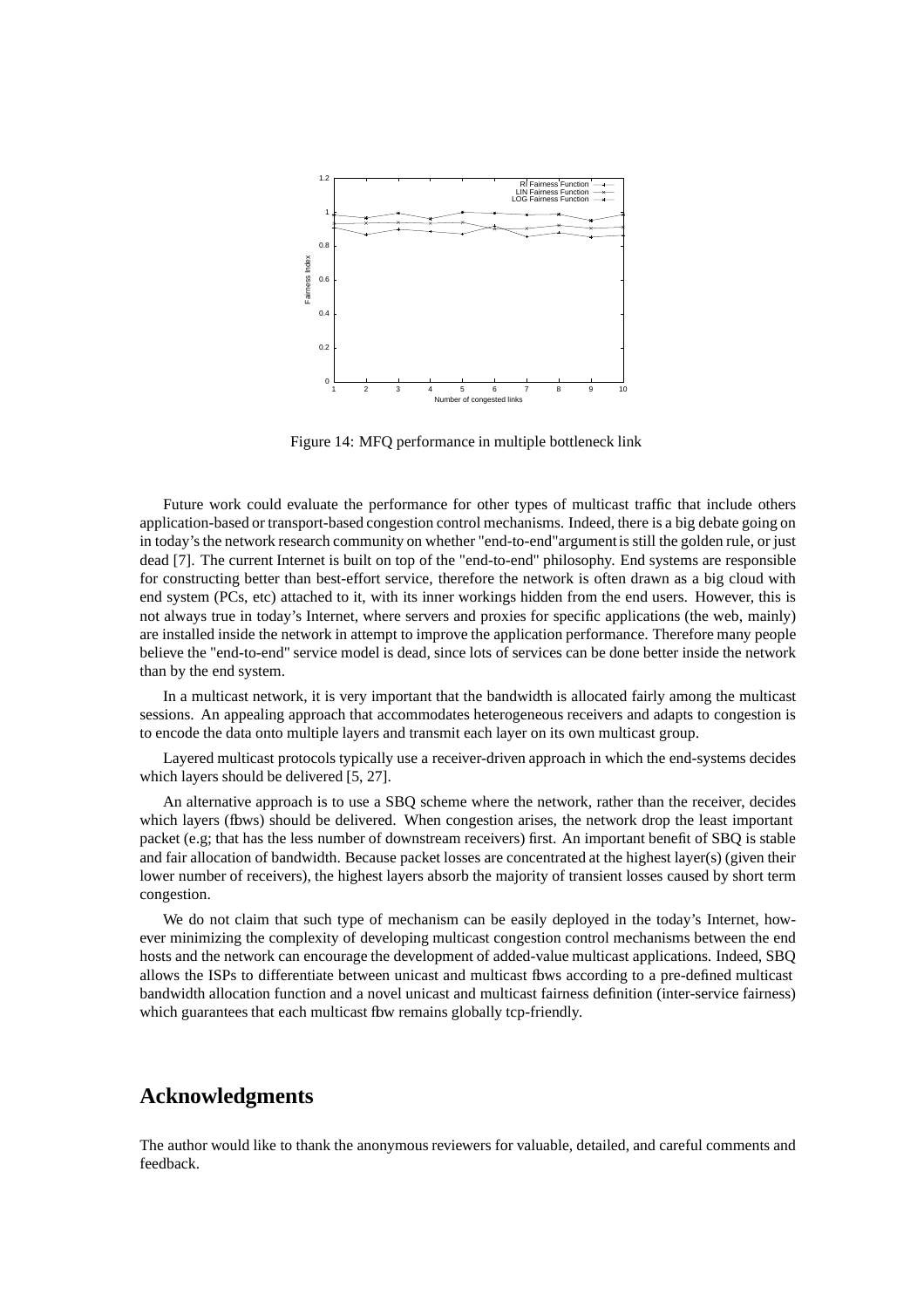# **References**

- [1] S. Bajaj, L. Breslau, and S. Shenker, *Uniform versus priority dropping for layered video*, In Proc. of SIGCOMM'98, pp. 131-143, September 1998
- [2] T. Bates, et al., *Multiprotocol Extensions for BGP-4*, IETF, RFC 2283, February 1998.
- [3] D. Bertsekas and R. Gallagher, *Data Networks*, Englewood Cliffs, NJ, Prentice-Hall, 1992.
- [4] S. Blake, et al., *An Architecture for Differentiated Services*, IETF, RFC 2475, December 1998.
- [5] J. Byers, M. Frumin, G. Horn, M. Luby, M. Mitzenmacher, A. Roetter, and W. Shaver, *FLID-DL: Congestion Control for Layered Multicast*, In Proc. of NGC 2000, pp. 71-81, November 2000.
- [6] J. Byers, M. Luby, M. Mitzenmacher, and A. Rege, *A digital fountain approach to reliable distribution of bulk data transfer,* In Proc. of ACM SIGCOMM'98, September 1998.
- [7] D. Clark and B. Marjory, *Rethinking the Design of the Internet: The End-to-End Arguments vs. the Brave New World*, ACM Transactions on Internet Technology (TOIT), Volume 1, Issue 1, pp. 70-109, August 2001.
- [8] A. Clerget, and W. Dabbous, *TUF : Tag-based Unified Fairness*, In Proc. of IEEE INFOCOM 2001, April 2001.
- [9] S. Deering, *Multicast routing in a datagram internetwork*, Ph.D. thesis, 1991.
- [10] S. Deering, *Host Extensions for IP Multicasting*, IETF, RFC 1112, August 1989.
- [11] F. Filali, H. Asaeda, and W. Dabbous, *Counting the Number of Members in Multicast Communication*, in Proc. of the Fourth International Workshop on Networked Group Communication (NGC 2002), Boston, USA, October 2002.
- [12] F. Filali, L. Fazio and W. Dabbous, *Enabling Unicast and Multicast Differentiation in DIffServ Architecture*, Submitted for publication.
- [12] S. Floyd, V. Jacobson, and V. Random, *Early Detection gateways for Congestion Avoidance,* IEEE/ACM TON, V.1 No.4, pp. 397-413, August 1993.
- [13] S. Floyd and V. Jacobson, *Link-sharing and Resource Management Models for Packet Networks*, IEEE/ACM TON, V. 3, No.4, 1995.
- [14] S. Floyd, M. Handley, J. Padye, and J. Widmer, *Equation-based congestion control for unicast applications*, In Proc. ACM SIGCOMM'00, August 2000.
- [15] T. N.H. Henderson and S. N. Bhatti, *Protocol-independent multicast pricing*, In Proc of NOSS-DAV'00, June 2000.
- [16] H. Holbrook and B. Cain, *Source-Specific Multicast for IP*, IETF, Internet draft, draft-ietf-ssm-arch-01.txt, November 2002.
- [17] R. Jain, *The art of computer systems performance analysis*, John Wiley and sons QA76.9.E94J32, 1991.
- [18] A. Legout, J. Nonnenmacher, and E. W. Biersack, *Bandwidth Allocation Policies for Unicast and Multicast Flows,* IEEE/ACM TON, V.9 No.4, August 2001.
- [19] D. Lin and R. Morris, *Dynamics of Random Early Detection*, In Proc. of ACM SIGCOMM'97, September 1997.
- [20] M. Luby, V. Goyal, and S. Skaria, *Wave and Equation Based Rate building block*, IETF, Internet draft, draft-ietf-rmt-bb-webrc-04.txt, December 2002.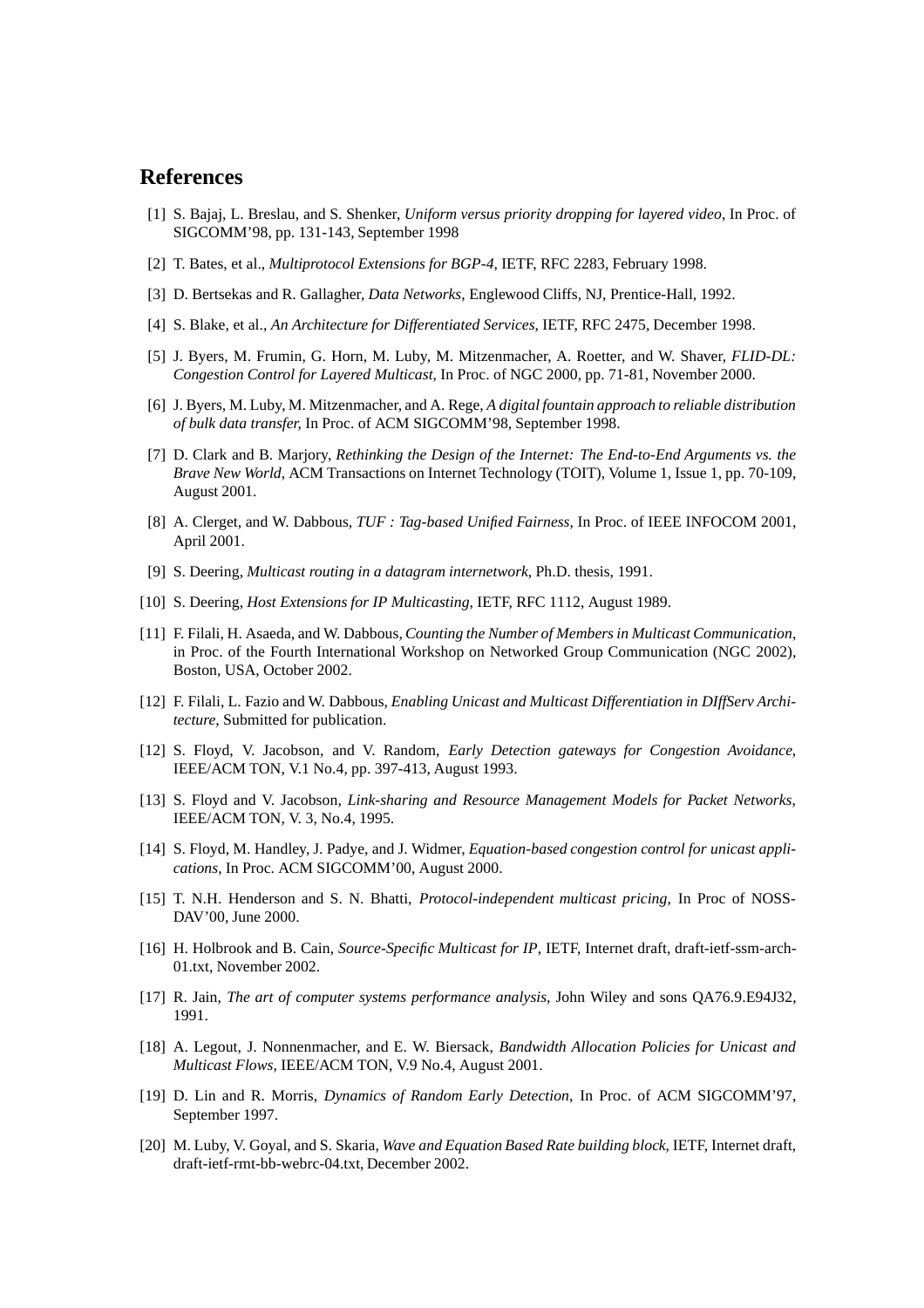- [21] M. Luby, L. Vicisano, and A. Haken, *Reliable Multicast Transport Building Block: Layered Congestion Control*, IETF, Internet draft, draft-ietf-rmt-bb-lcc-00.txt, November 2000.
- [22] A. Mankin, et al., *IETF Criteria for evaluating Reliable Multicast Transport and Applications Protocols*, IETF RFC 2357, June 1998.
- [23] S. McCanne and S. Floyd, *Ucb/lbnl/vint network simulator (ns) version 2.1b6,* http:// www-mash.cs.berkeley.edu/ns/, June 2000.
- [24] J. Padhye, V. Firoiu, D. Towsley, and J. Kurose, *Modeling TCP throughput: a simple model and its empirical validation*, In Proc. of ACM SIGCOMM, Vancouver, Canada, September 1998.
- [25] D. C. Stephens, J.C.R. Bennet, and H. Zhang, *Implementing scheduling algorithms in high speed networks*, IEEE JSAC, V. 17, No. 6, pp. 1145-1159, June 1999.
- [26] I. Stoica, S. Shenker, and H. Zhang, *Core-Stateless Fair Queueing: A Scalable Architecture to Approximate Fair Bandwidth Allocations in High Speed Networks*, In Proc. of SIGCOMM'98.
- [27] L. Vicisano, L. Rizzo, and J. Crowcroft, *TCP-like congestion control for layered multicast datda transfer*, In Proc. of IEEE INFOCOM'98, San Francisco, CA, March 1998.
- [28] J. Widmer and M. Handley, *TCP-Friendly Multicast Congestion Control (TFMCC): Protocol Specification*, IETF, Internet draft, draft-ietf-rmt-bb-tfmcc-00.txt, November 2001.

### **Appendix A: The pseudo-code of MFQ mechanism**

#### **Variables:**

fs\_ : Flow State {receivers, active, qlen, fairness} ls\_ : Layer State {maxFlowID, maxAllocation }

#### **Algorithm:**

```
/* determine the multicast flow ID */
flowID \leftarrow classify(pkt)/* update the flow state if needed*/
if (flowID is not active) {
  fs_{\text{I}}[flowID].receivers \leftarrow getReceivers(p)fs_[flowID].count++
  newflow \leftarrow 1} else (if the number of receivers has changed)
  update the number of receivers and the total number
/* get the expected allocation */
weight \leftarrow getAllocation(flowID)/* determine the MAL to which belongs the current flow */
int mal_{-} \leftarrow max(1,(int)(weight*thrsh))/* compute the number of packets to add to the expected allocation {0 or 1} */
double u \leftarrow Random::uniform();
if (u > f / ls_[mal_].maxAllocation )
 p \leftarrow 0;else p \leftarrow 1;
/* update the mean queue size */
```